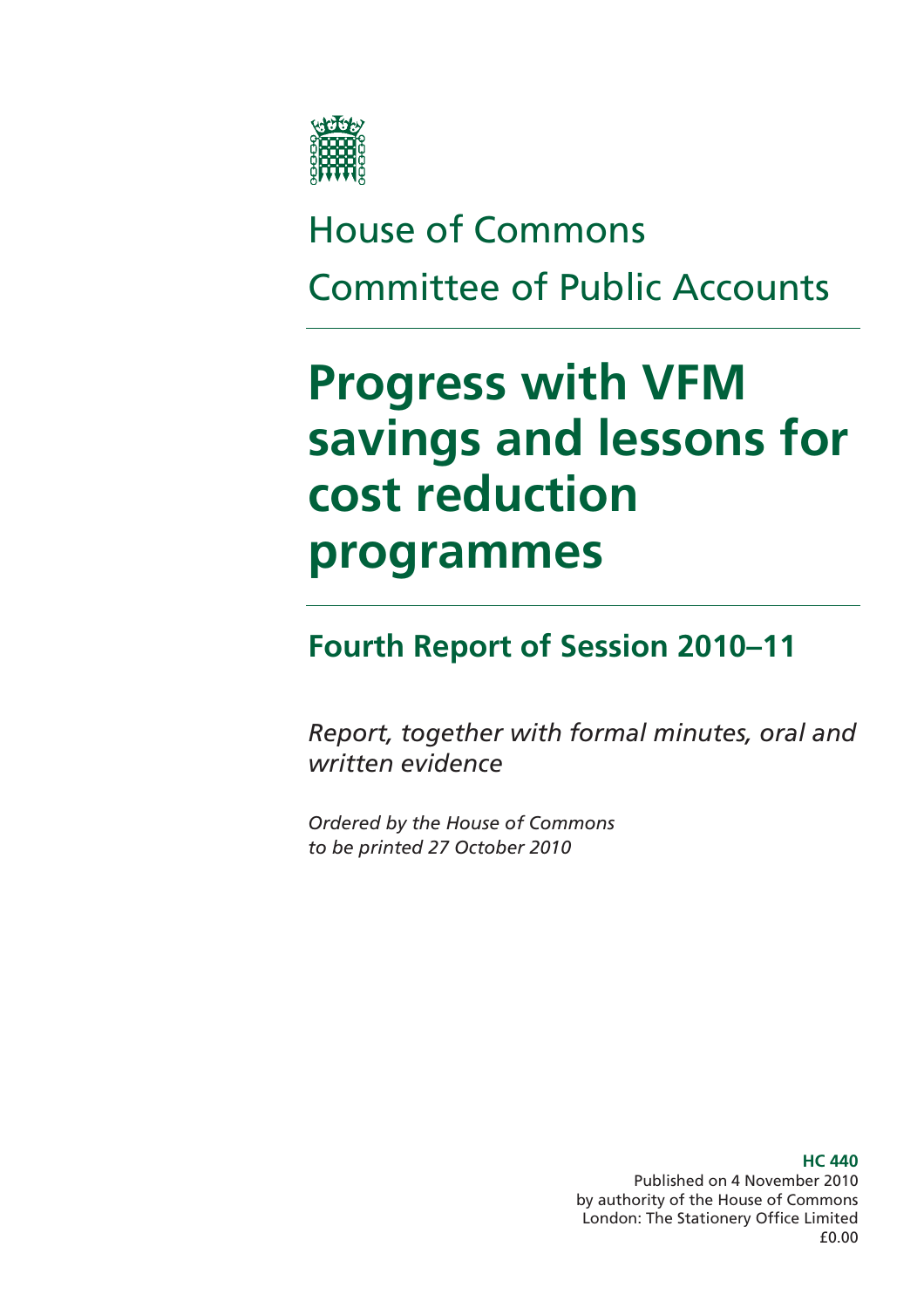### **The Committee of Public Accounts**

The Committee of Public Accounts is appointed by the House of Commons to examine "the accounts showing the appropriation of the sums granted by Parliament to meet the public expenditure, and of such other accounts laid before Parliament as the committee may think fit" (Standing Order No 148).

### **Current membership**

Rt Hon Margaret Hodge (*Labour, Barking*) (Chair) Mr Richard Bacon (*Conservative, South Norfolk*) Stephen Barclay (*Conservative, North East Cambridgeshire*) Jackie Doyle-Price (*Conservative, Thurrock*) Justine Greening (*Conservative, Putney*) Matthew Hancock (*Conservative, West Suffolk*) Chris Heaton-Harris (*Conservative, Daventry*) Joseph Johnson (*Conservative, Orpington*) Eric Joyce (*Labour, Falkirk*) Rt Hon Mrs Anne McGuire (*Labour, Stirling*) Mr Austin Mitchell (*Labour, Great Grimsby*) Nick Smith (*Labour, Blaenau Gwent*) Ian Swales (*Liberal Democrats, Redcar*) James Wharton (*Conservative, Stockton South*)

### **Powers**

Powers of the Committee of Public Accounts are set out in House of Commons Standing Orders, principally in SO No 148. These are available on the Internet via www.parliament.uk.

### **Publication**

The Reports and evidence of the Committee are published by The Stationery Office by Order of the House. All publications of the Committee (including press notices) are on the Internet at http://www.parliament.uk/pac. A list of Reports of the Committee in the present Session is at the back of this volume.

### **Committee staff**

The current staff of the Committee is Philip Aylett (Clerk), Lori Verwaerde (Senior Committee Assistant), Pam Morris and Stephen Furber (Committee Assistants) and Alex Paterson (Media Officer).

### **Contacts**

All correspondence should be addressed to the Clerk, Committee of Public Accounts, House of Commons, 7 Millbank, London SW1P 3JA. The telephone number for general enquiries is 020 7219 5708; the Committee's email address is pubaccom@parliament.uk.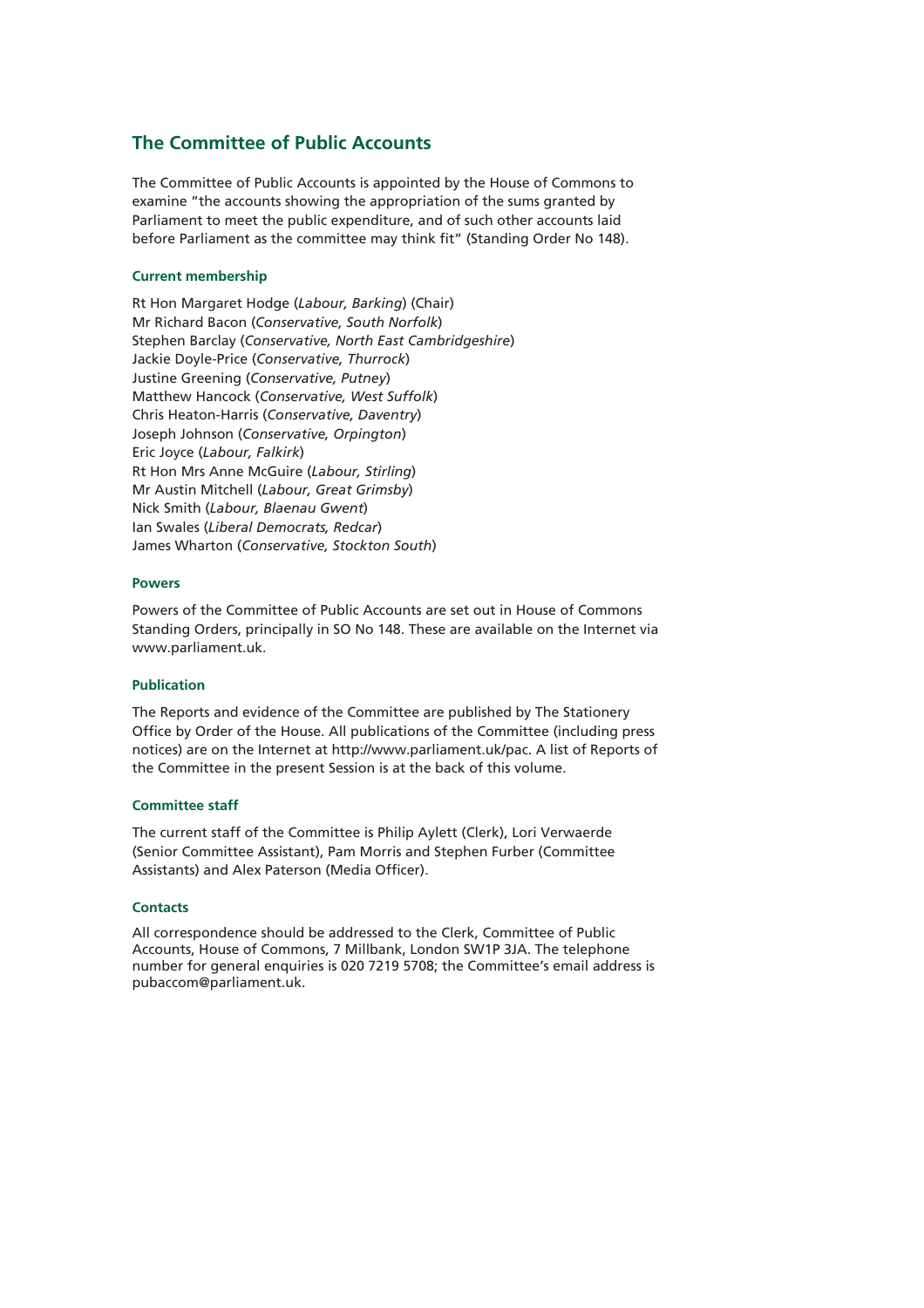# **Contents**

| <b>Report</b>                   |                                                                  | Page |  |
|---------------------------------|------------------------------------------------------------------|------|--|
|                                 | <b>Summary</b>                                                   | 3    |  |
|                                 | <b>Conclusions and recommendations</b>                           | 5    |  |
| $\mathbf{1}$                    | Progress on the value for money programme                        | 7    |  |
| $\overline{2}$                  | The Treasury's design of the programme                           | 10   |  |
| 3                               | <b>Lessons for cost reduction</b>                                | 12   |  |
|                                 |                                                                  |      |  |
| <b>Formal Minutes</b>           |                                                                  | 14   |  |
| <b>Witnesses</b>                |                                                                  | 15   |  |
| <b>List of written evidence</b> |                                                                  |      |  |
|                                 | List of Reports from the Committee during the current Parliament |      |  |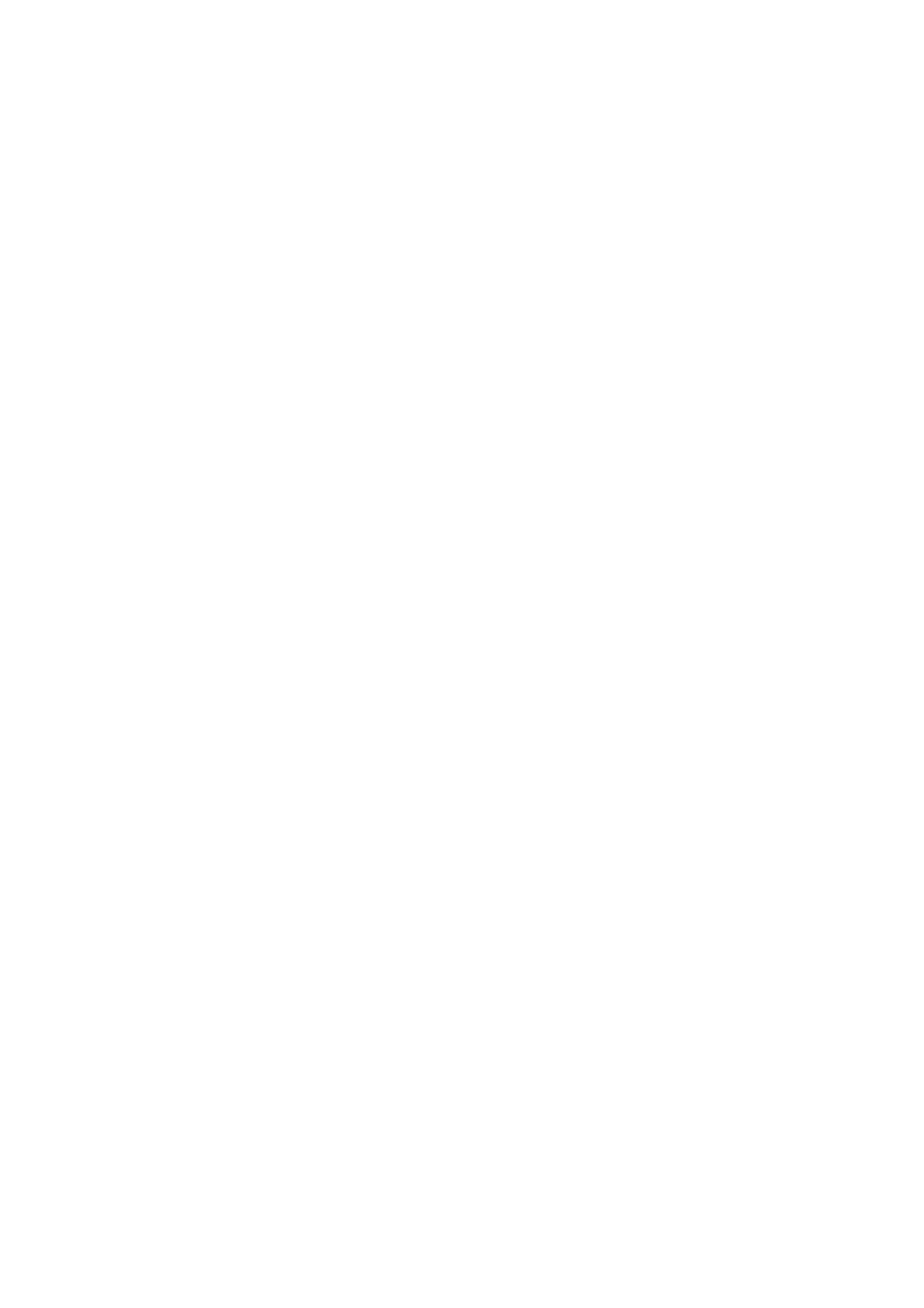### **Summary**

The £35 billion value for money target set as part of the 2007 Comprehensive Spending Review required public bodies to make sustainable cash-releasing savings, whilst maintaining the delivery of departmental priorities. The CSR07 Value for Money Programme (the Programme) set demanding criteria for what could be classed as a saving—for example, one-off savings were ruled out as they would not constitute sustainable cost reductions.

The £35 billion target represented savings of 3 per cent a year for each department's expenditure at the start of the period. By March 2010, two years into the three-year programme, departments and local authorities had reported only £15 billion of savings, less than half of the total needed to reach the £35 billion target.

Furthermore, the National Audit Office found that only 38 per cent of savings they reviewed represented realised value for money savings. Despite the importance placed on the Programme at the top of government, departments could not even measure adequately what savings they had made, and the Treasury failed to create a framework for reliable reporting. Neither the Treasury nor departments had an incentive to report only soundlybased savings. The programme did not enable departments to find cost reductions by rethinking the way services are delivered.

The current financial environment is fundamentally different from the position when the Programme was launched in 2007, with substantial cash reductions required over the next four years by most departments. The scale of savings needed will require much more radical action, but the results from this programme left us with grave concerns as to whether departments are ready to implement effectively a programme of value for money savings. There is a serious risk that departments will rely solely on cutting front-line services to reduce costs, without adequately exploring the potential to reduce costs through other value for money improvements.

Notwithstanding that the Treasury may continue to delegate day to day responsibility for delivering savings to individual departments, in future appearances before the Committee we will expect to see evidence of the Treasury' leadership: taking full responsibility for the delivery of efficiency savings across government as a whole; demonstrating a full grasp of the causes of under performance in any department; and intervening where performance does not meet expectations.

We are concerned at the implication from Treasury that it will simply reduce departments' budgets and then walk away from responsibility for the delivery of the level of savings required across government. Bearing in mind the disappointing performance of this Programme, we believe the Treasury will need to take a very different approach to value for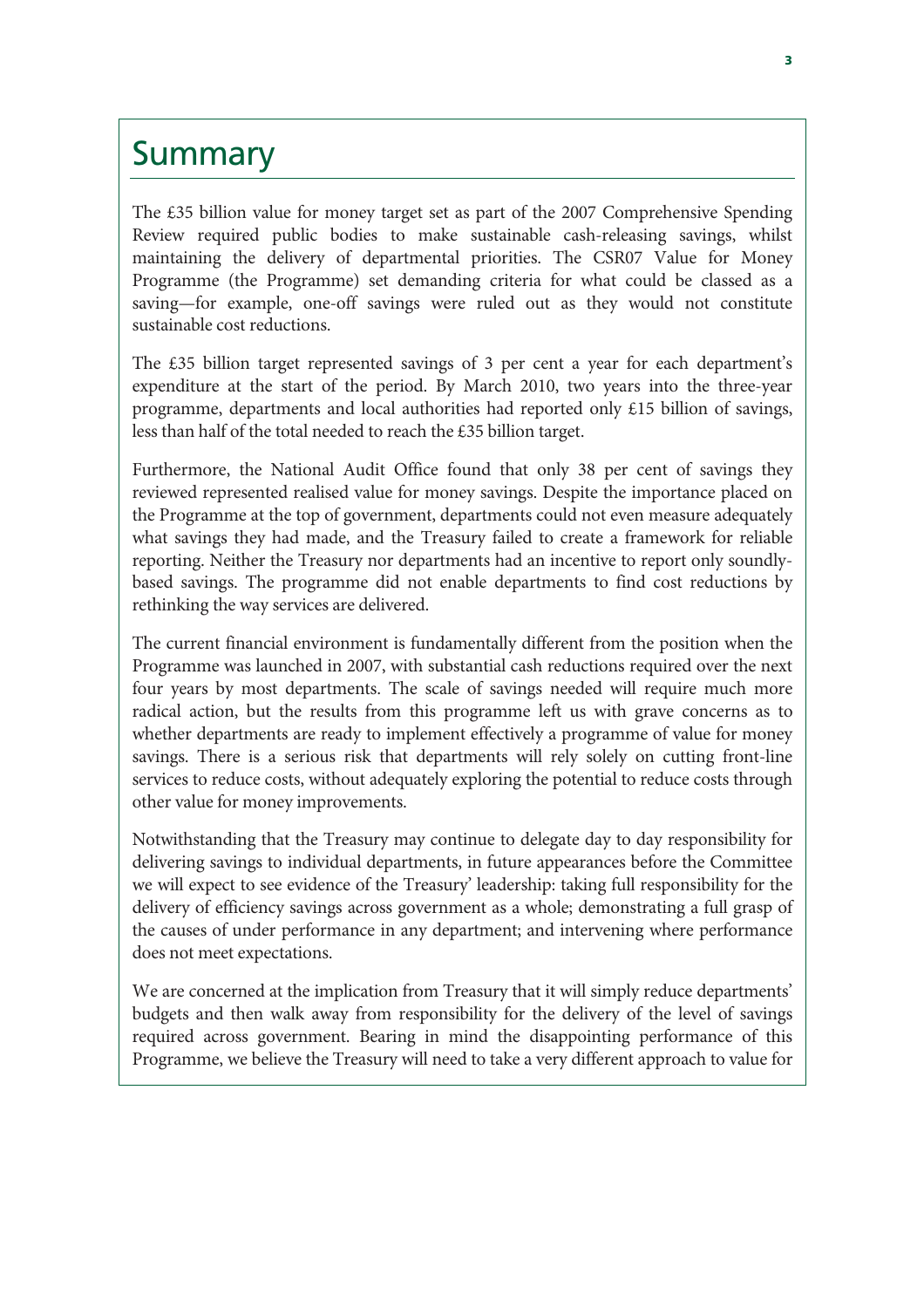money improvement in the next spending period.

We took evidence on the basis of report by the Comptroller and Auditor General<sup>1</sup> on progress with the Programme.

1 C&AG's Report, Session 2010–11, *Progress with VF savings and lessons for cost reduction programmes*, HC 291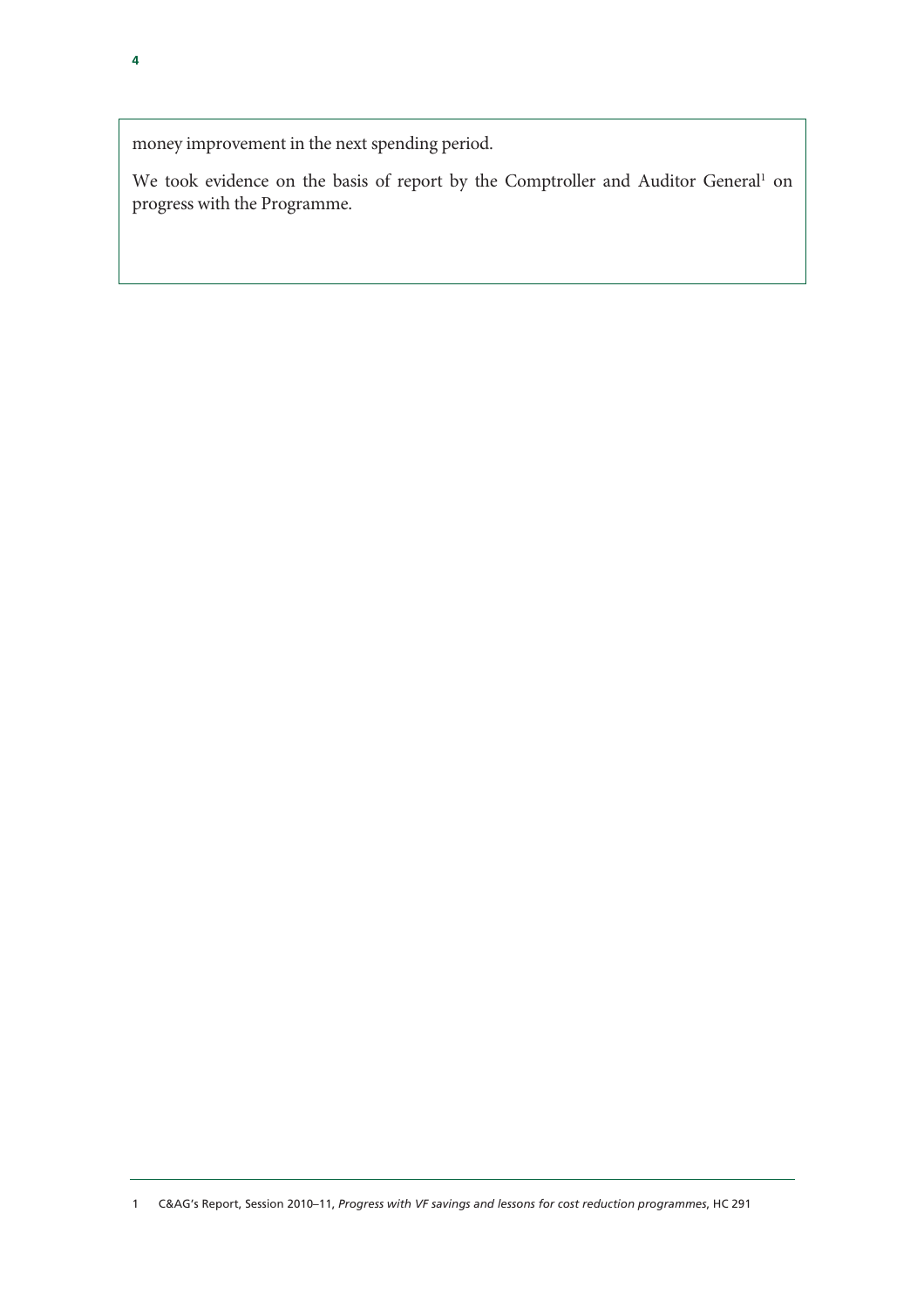### Conclusions and recommendations

- **1. The Committee expects efficiency improvements to make a major contribution to the cost reductions now required across government. If departments had been successful in making real savings of 3% a year, less painful cuts would be necessary now. Services will suffer because the Treasury did not get the framework right for the CSR07 savings programme. Accounting Officers should be, as the title indicates, personally accountable for delivering the full amount of savings committed to, and the Treasury should create a framework where that accountability is clear and unequivocal.** The following recommendations reflect how we expect the Treasury and departments to respond to the lessons from the CSR07 Programme.
- **2. The value for money savings target for CSR07 was not based on robust evidence about what departments could realistically achieve, and it is not surprising therefore that performance has fallen well short of ambitions.** Regardless of whether the government adopts a headline efficiency target for the next Spending Review period, future value for money initiatives need to take a more sophisticated approach. The Treasury should set and agree expectations for each department based on individual assessments of their circumstances, the improvements they have achieved to date, and their ability to deliver improved value for money.
- **3. Two years into a three year programme, departments have reported only £15 billion of savings towards the £35 billion target set by Ministers.** Departments should include contingencies sufficient to allow for the risk that, inevitably, some individual efficiency projects will be delayed or will fail to produce the intended benefits.
- **4. Further, of the reported savings reviewed by the National Audit Office, just 38 per cent fairly represented sustainable savings.** Departments should only report savings which have been subject to robust quality assurance.
- **5. Many of the savings reported by departments were unconvincing because departments did not have financial and performance data to back up their claims, and savings could not be reconciled to their financial outturn or their original spending settlement.** The low quality of savings claims suggests that there is still some way to go in improving the quality of financial information and management in the civil service. In order to live within lower budgets, departments need to be able to predict better the impact of their actions on their bottom line and to demonstrate any impacts on performance. They need a clear understanding of factors affecting costs and the net financial effect of savings measures on the public purse.
- **6. The Treasury's top-down design of the Programme, and limiting the timeframe to three years, did not create the right incentives for departments to improve value for money in the round.** There were few suggestions for improvements from front-line civil servants. Departments should create opportunities for staff to have a say in how service delivery can be made more efficient and to improve value for money. The Treasury should expect departments to prepare a long term plan to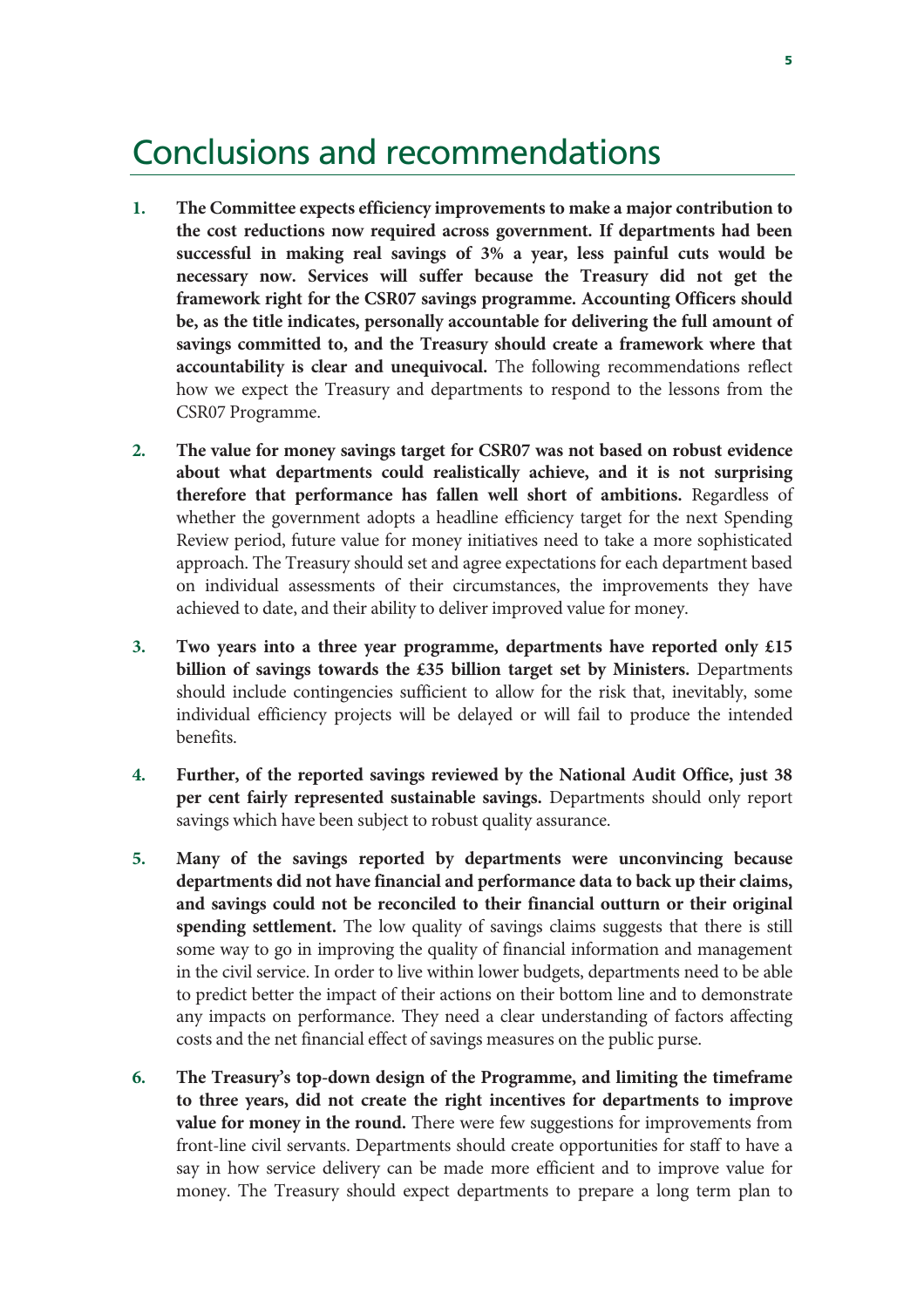reduce their costs, with realistic timetables. The Treasury should regularly monitor progress against milestones.

- **7. The Treasury chose not to monitor departments' progress in delivering savings in any detail, and demonstrated only a limited understanding of reasons for lack of progress in individual departments.** For example, the Treasury could not explain the key reasons for the Department for Communities and Local Government's poor performance. This is at odds with the established principle of collective responsibility across government, whilst the individual department's reporting that it would not make its target, without identifying mitigating action, demonstrates a lack of ownership of its own target. When delegating responsibility to departments, the Treasury should establish information requirements with clear parameters of success, tailored to individual departments, to enable it to monitor progress and intervene where performance fails to meet expectations.
- **8. The Treasury acknowledges that it alone does not have the internal capability or resources to direct value for money programmes across government.** The Treasury will need to work in partnership with the new Efficiency and Reform Group to support and challenge departments to seek value for money improvements, provide appropriate expertise, disseminate best practice and establish a centralised approach in areas where it is most efficient to do so.
- **9. Departments reported savings which did not stand up to external scrutiny, and there were no consequences for senior officials in those departments that failed to deliver savings.** There should be clear consequences for senior civil servants who fail to deliver planned improvements in value for money for taxpayers.
- **10. The inability of departments to improve value for money in a time of increasing budgets casts doubts on government's ability to reduce costs now while minimising the impact on front-line services.** Departments reported few examples of savings from major changes to their business in CSR07. In reducing costs in the next period, departments need to fully exploit opportunities to improve value for money by delivering existing services in radically more efficient ways. They should not simply look to cut expenditure by cutting front-line services. Our parallel report on Achieving Sustainable Cost Reductions sets out what we expect to see departments doing to make the required reductions. There should be full and transparent reporting of the impact of cost reduction on services, and where departments do cut service lines altogether, this should be based on a full understanding of the value that is no longer produced, in particular so that a cut in one area does not lead to additional expenditure elsewhere.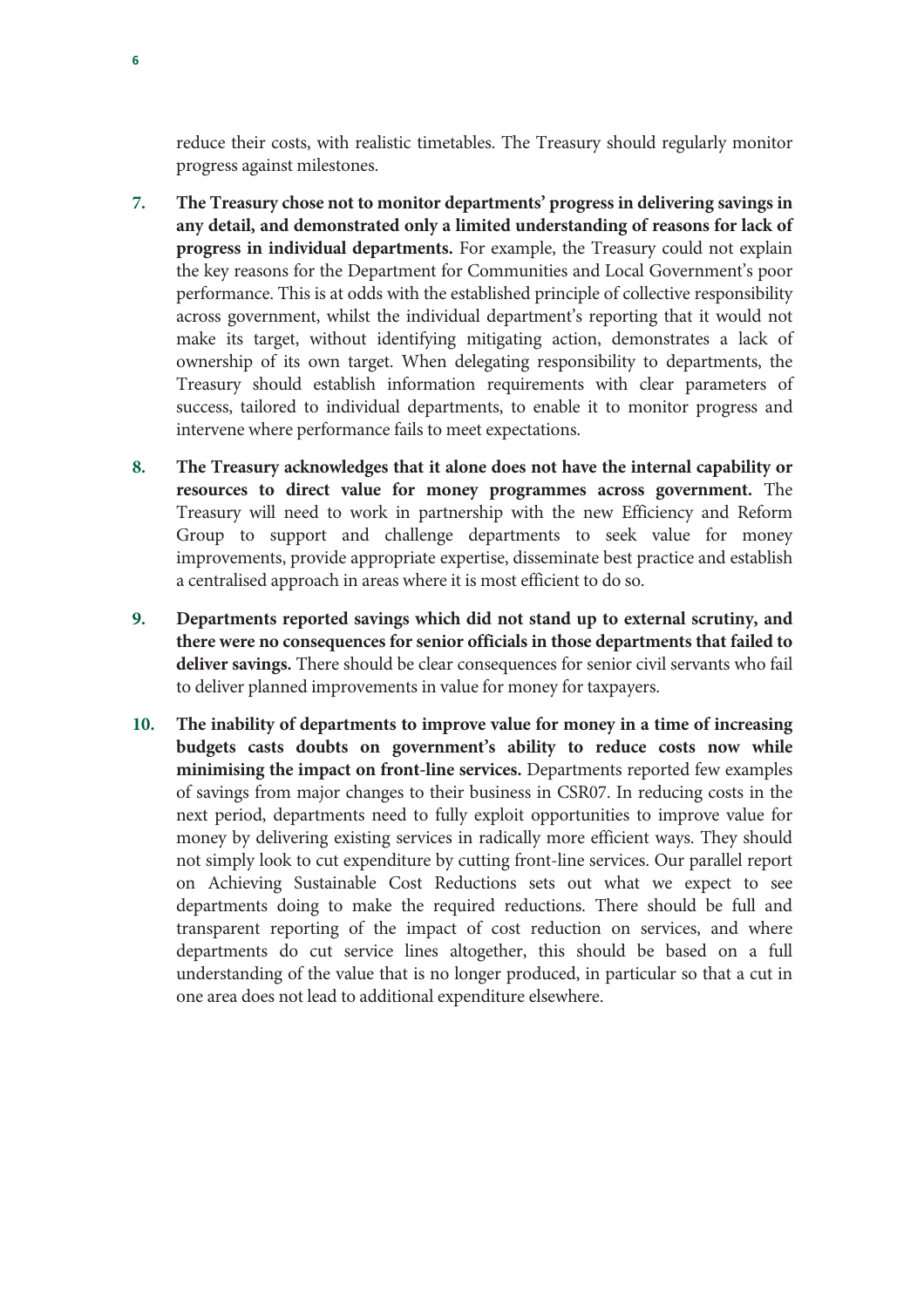## **1 Progress on the value for money** programme

1. Since the 2004 report by Sir Peter Gershon,<sup>2</sup> there have been a number of centrally managed programmes intended to promote efficiency and value for money across the public sector. This is the third report by this Committee on this important subject.<sup>3</sup> In the current financial climate, with the 2010 Comprehensive Spending Review is setting out the largest reduction in spending for decades, it is more important than ever that departments meet savings targets set by Ministers. Departments need to ensure that the impact of spending reductions on key services is minimised by making as much use as possible of improved efficiency and value for money.4

2. The current three year value for money programme tasked departments and local authorities with finding cash-releasing savings of £35 billion a year by 2010–11. The headline target was based on the assumption that all public bodies could deliver savings of three per cent per annum,<sup>5</sup> and more on their administrative budgets, with an additional £5 billion added to reflect the contribution from other efficiency reviews.<sup>6</sup> Departmental targets did not take into account individual departments' previous performance, their cost structure, or the unreliability of the efficiencies reported during the previous Spending Review period up to 2007–08. The overall target assumed that the previous programme had delivered £26 billion of savings to 2007–08, although the Treasury recognises that many of the reported savings were implausible.7 Partly as a result of these blanket assumptions, there are wide variations in reported performance between individual departments (**Figure 1**). Some major spending departments are lagging behind, particularly the Departments of Education, Health and Communities and Local Government where most spending is by local delivery bodies.<sup>8</sup>

<sup>2</sup> Sir Peter Gershon, *Releasing resources to the front line: Independent Review of Public Sector Efficiency*, July 2004

<sup>3</sup> Committee of Public Accounts, *Progress in improving government efficiency*, 55th Report of Session 2005–06, June 2006: *The Efficiency Programme: A second review of progress*, 48th Report of Session 2006–07, July 2007

<sup>4</sup> Qq 1, 46

<sup>5</sup> Excluding annually managed expenditure such as benefits and tax credits

<sup>6</sup> Qq 5–8, 22; C&AG's report, para 1.8

<sup>7</sup> Qq 3, 6 and 7

<sup>8</sup> Qq 9, 14; C&AG's report, paras 2.2–2.3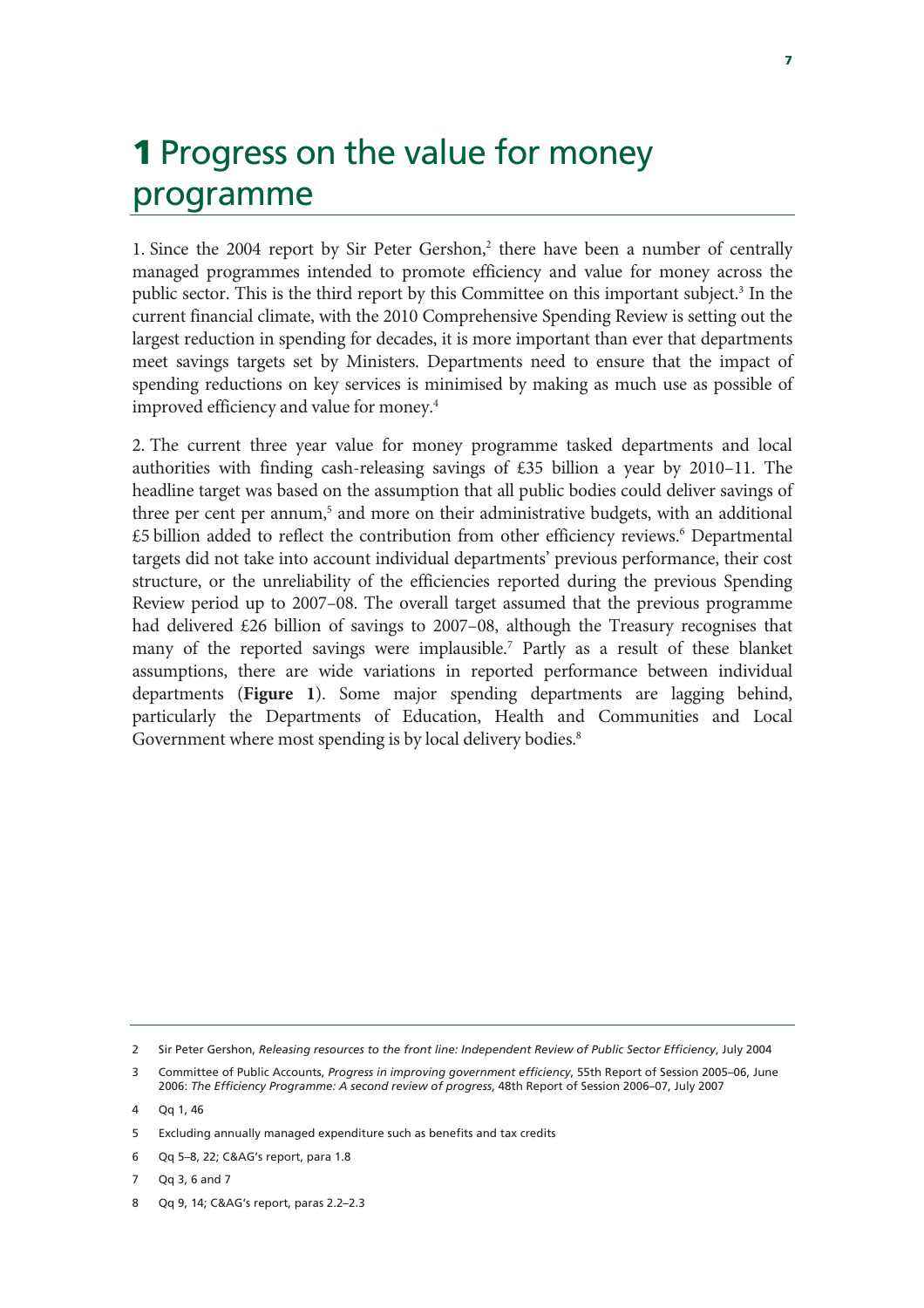

**Figure 1: Progress reported by departments against 2010–11 savings targets as at 30 September 2009** 

3. At September 2009, the halfway point in the current three year programme, departments had reported savings totalling  $£10.8$  billion – less than a third of the overall target. A further £4 billion has been added in the second half of 2009–10.<sup>9</sup> The Treasury attributed the slower than expected progress mainly to lags in departments finalising the data used to calculate savings, but it lacked detailed information on progress against plans by individual departments.10 From publicly available information it is clear that some large savings are unlikely ever to be delivered. For example, the Department for Communities and Local Government plans included £734 million of savings on affordable housing by 2010–11, yet no savings have been achieved to date due to the downturn in the housing market.<sup>11</sup>

4. In addition, more than half of the reported savings independently scrutinised by the National Audit Office do not fully meet the tougher criteria established by the Treasury to address weaknesses in the previous efficiency programme. Despite previous recommendations by this Committee and by the Treasury Select Committee<sup>12</sup>, savings claims have still not been sufficiently challenged prior to publication. The Treasury accepted that there was still room for improvement as 18 per cent of the reported savings

<sup>9</sup> National Audit Office analysis of departmental Resource Accounts 2009–10

<sup>10</sup> Q 19; C&AG's Report, paragraph 2.2

<sup>11</sup> Qq 27–30; Department for Communities and Local Government Core Financial and Performance Tables Report, July 2010

<sup>12</sup> Treasury Select Committee, Thirteenth report of Session 2008-09, *Evaluating the Efficiency Programme*, HC 520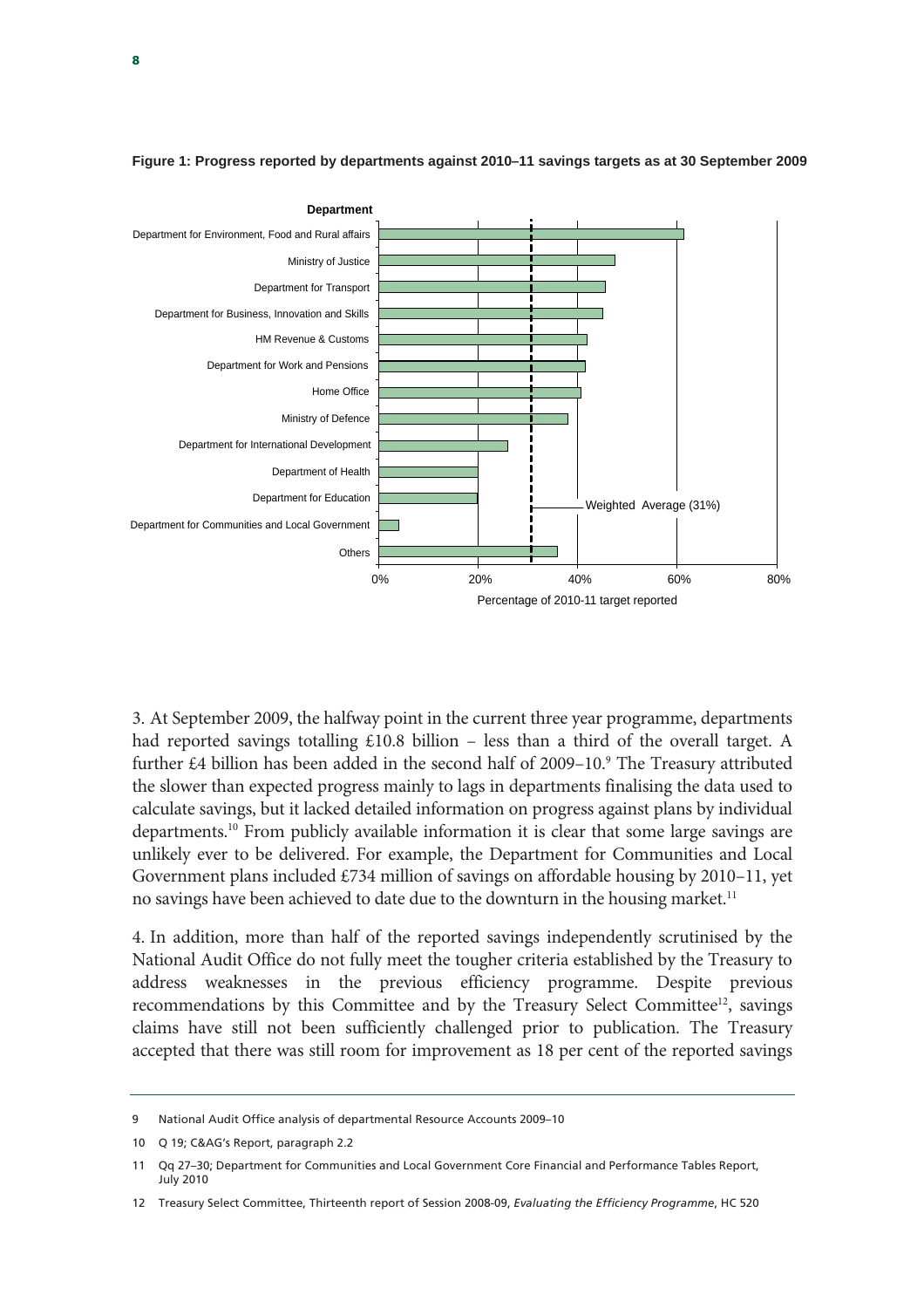were not real savings and a further 44 per cent were uncertain when measured against the tougher criteria. The remaining 38 per cent fairly represented savings—a higher proportion than in the previous programme.13

5. The Treasury told us that financial management within the public service has improved in recent years but there is still some way to go to reach standards common in the private sector. All savings reported against the target of £35 billion should release cash: either reducing a department's overall spending whilst maintaining or increasing public services, or redeploying resources to expand key frontline services which would otherwise have required additional funding from taxpayers. Departments were generally unable to reconcile their reported savings to either their financial accounts or to their spending agreements with the Treasury. The Treasury maintained that given that most departments were enjoying real terms increases in resources during the previous spending review period, any comparisons between savings claimed and spending were meaningless. This suggests that neither departments nor the Treasury understand the impact of savings on their bottom line or on the additional services being delivered in the period.<sup>14</sup>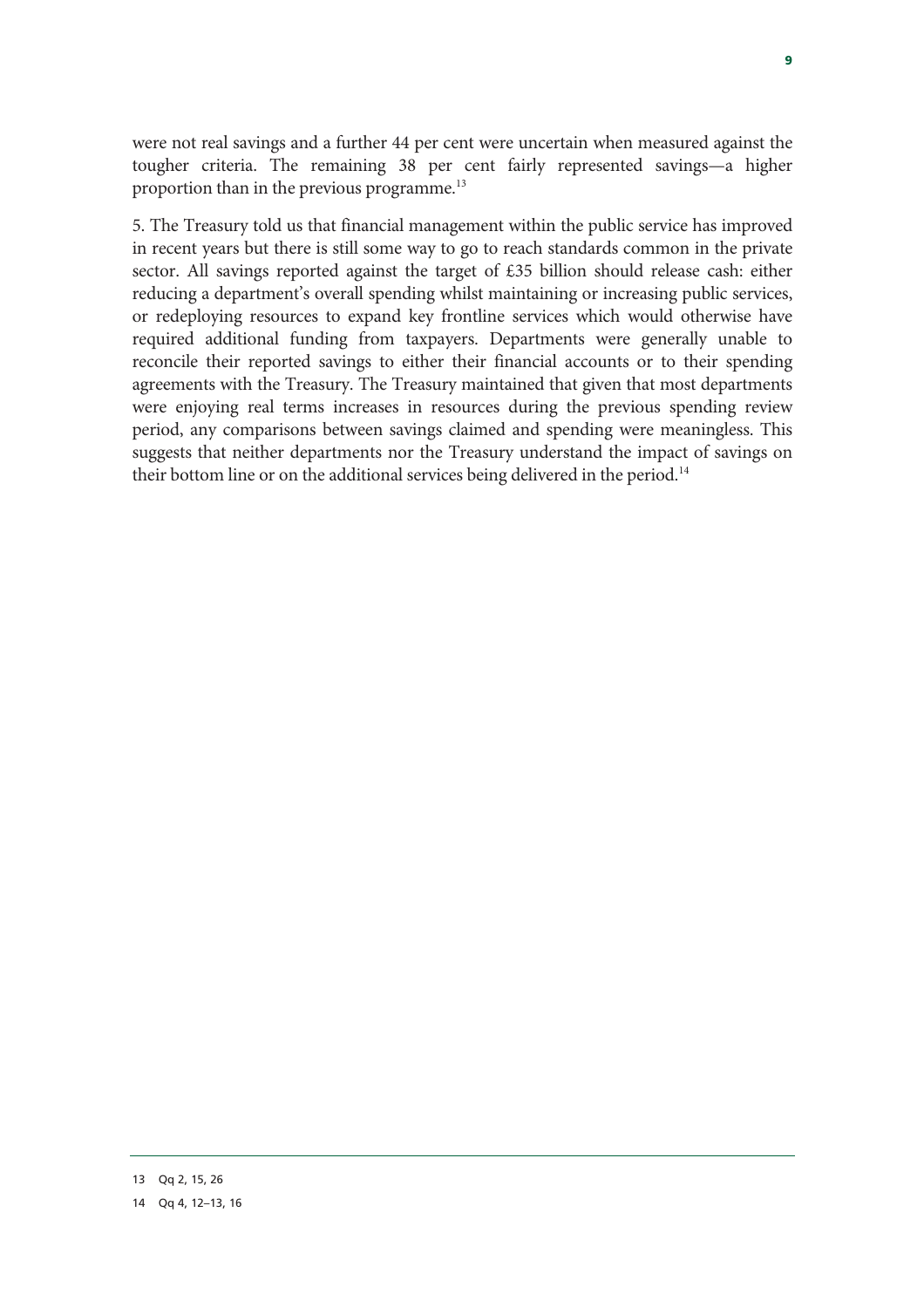# 2 The Treasury's design of the programme

6. The design of the current value for money programme built on the lessons learned from the previous efficiency programme which ran to 2007–08 and which was subject to detailed central management by teams from the Office of Government Commerce and the Treasury. Under the new programme, while the Treasury continued to monitor a small number of key projects in detail, responsibility for identifying potential savings and managing projects was delegated to spending departments. In theory, the targeted savings were removed from agreed spending plans, and departments therefore have to make savings in order to deliver agreed services whilst living within their budget.<sup>15</sup>

7. For the current Programme, the Treasury decided not to have a large central unit to monitor progress across government, as it did not wish to second-guess individual departments' decisions and wanted them to take full responsibility. The Treasury's intention was to set clear parameters and hand departments the responsibility for delivery.16 Treasury spending teams were available to discuss efficiency with each department, and the Treasury could feed its views on financial management into the Capability Reviews.17 However, the complexity of the definition of savings meant the parameters were not clear, and departments could not meet the Treasury's demanding requirements for reliable reporting.18

8. The Treasury's monitoring of progress by individual departments appears to have been insufficient for the Accounting Officer to be aware of the reasons for departments' poor performance. The slowest progress to date is from the Department for Communities and Local Government, which had only reported £40 million of savings at the half-way point, against a target of £987 million. The main reason for this appears to be a factor outside the control of the department (see paragraph 3). The Treasury was unable to explain to us whether or how the department would be held to account for its performance or whether the savings it could not deliver would be written off.19

9. The Treasury's role is to control and plan public spending and to ensure that there is accurate measurement of the outputs which spending gives rise to. The Accounting Officer considered an external source of expertise would have more credibility than the Treasury itself in giving advice to departments on areas such as procurement. An Efficiency and Reform Group has been established within the Cabinet Office to be a source of expertise in such areas, and to play a role in holding departments to account. The Efficiency and Reform Group will control some things tightly from the centre, such as such as bulk procurement and IT projects, although the Treasury considered that other areas like school spending should be devolved.<sup>20</sup>

- 18 Q22; C&AG's report, para 8
- 19 Qq 30–33
- 20 Qq 23, 35–36

<sup>15</sup> C&AG's Report, paras 3.2–3.4

<sup>16</sup> Qq 10–12, 26

<sup>17</sup> Qq 12, 29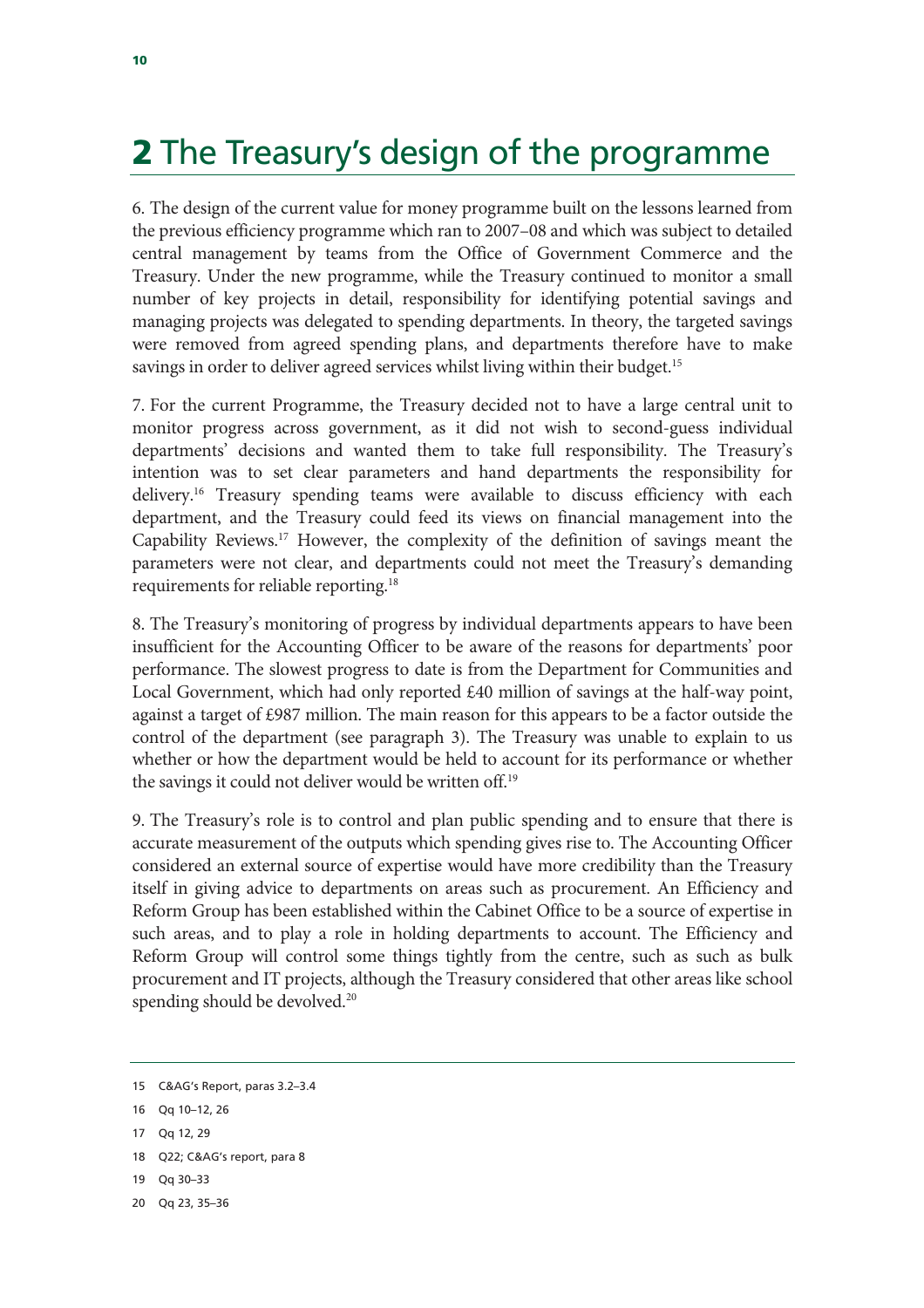10. The Programme did lead to some improvements in the oversight of savings within departments, with efficiency teams reporting on progress to departmental boards. The departments which have made relatively better progress in making savings have been more innovative in redesigning processes and services. Nevertheless, few of the reported savings represent major departures from previous practice, and there was little evidence that suggestions from the front line played a significant role.<sup>21</sup>

11. Furthermore, individual departments have not taken full responsibility for making savings, as the above example of the Department for Communities and Local Government indicates. Circumstances change, but in reporting that it would not in fact make the planned savings, without being able to identify mitigating action, the Department did not demonstrate ownership of its own target. It is not clear whether this target was unrealistic or the Department has performed badly, nor what sanctions are available to the Treasury if departments under-perform.<sup>22</sup>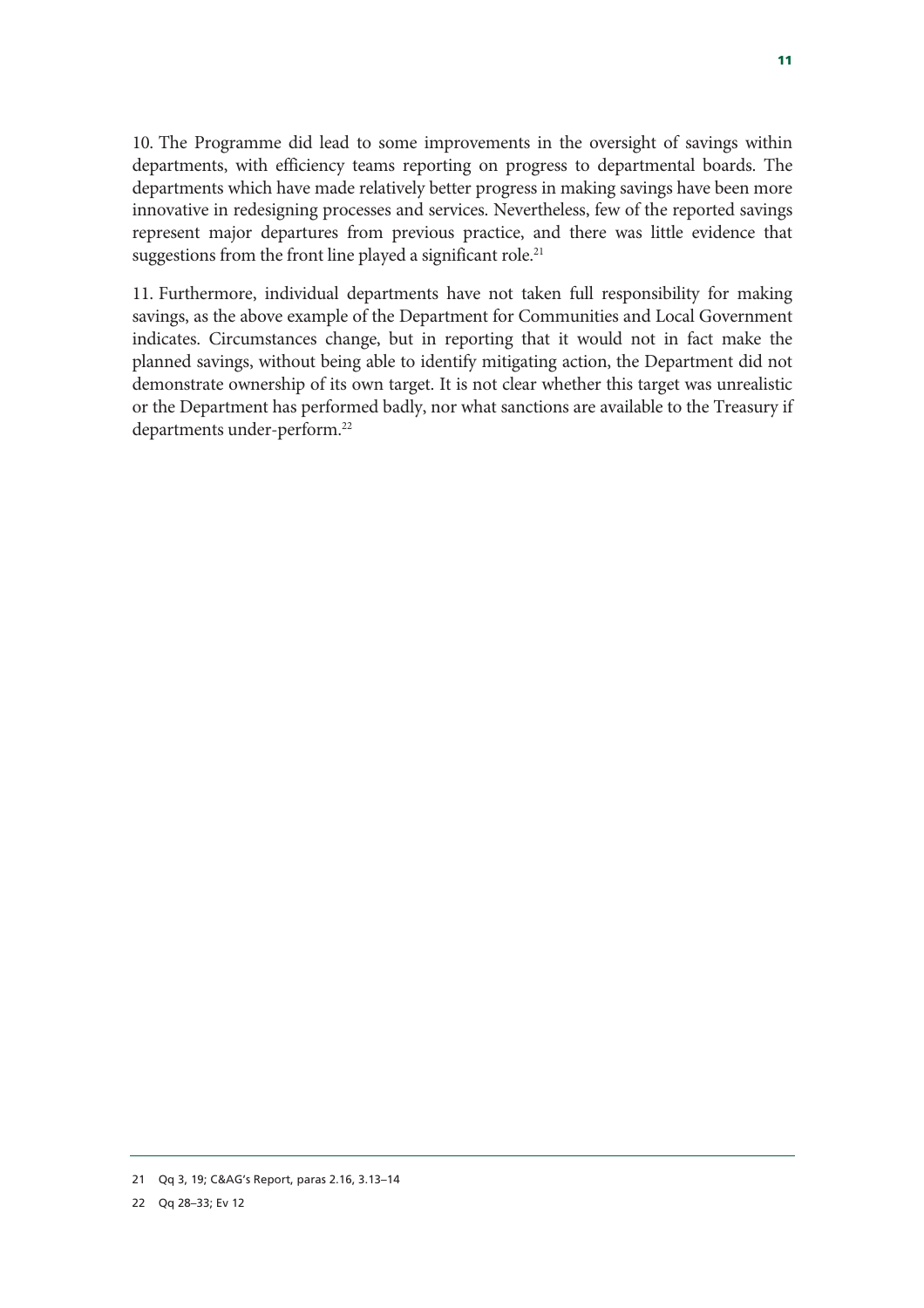### 3 Lessons for cost reduction

12. The next spending period will involve substantial cash reductions over the next four years in most departments. Previously most departments could redeploy efficiency savings to spend on services, but the need to cut total cash costs in future increases the urgency of making improvements in efficiency. With expenditure on most programmes falling, it will become more obvious whether departments have kept within spending targets, and there will be less need for a separate savings target. The key test of value for money will be whether departments are able to maintain services.<sup>23</sup>

13. Instead of headline targets, there is likely to be a greater emphasis on transparency with more information published to quantify inputs and outputs, which in turn is intended to lead to stronger public accountability and better decision-making. The Treasury aims to develop a structure that creates an incentive to free up resources for departmental priorities, but acknowledges that ways other than pay incentives will have to be found given likely pay constraints.<sup>24</sup> The Treasury argued that, while the measurement of efficiency was complex when budgets were increasing overall, clear spending allocations and falling baselines would simplify this task: it would be clear that costs had been cut, and it was a matter of testing whether service provision was maintained. However, there is clear evidence, for instance from police forces, that spending does not have to fall for efficiency to improve.<sup>25</sup>

14. The Treasury also expects improvements in value for money to come from the spending review, when the programmes with the lowest rates of return are cut. This may work for capital projects with a monetary rate of return, but requires metrics such as unit costs to measure the relative efficiency of services. While this can be done in areas such as tax collection, the multiplicity of objectives in some departments makes it very challenging to develop appropriate metrics.<sup>26</sup>

15. The experience of the current Programme shows that there are a number of challenges for departments in implementing cost reduction. The Programme focused departments on meeting their target at the expense of thinking more widely about how to improve value for money. The Programme has not resulted in departments working together effectively, with little evidence of collaboration. Departments will be more successful at making savings if they take value for money seriously at the highest level, and instil a culture of efficiency where people throughout the organisation are engaged in seeking improvements.<sup>27</sup>

16. Most departments did not plan changes which would take longer than three years to deliver. Having a long-term framework helps create an environment where real structural changes can be made with a longer-term pay-off and there is more opportunity to embed changes. International examples of savings programmes had longer-term plans even where

26 Qq 24, 43–45

<sup>23</sup> Qq 1, 24, 43, 46; C&AG's Report, para 4.1

<sup>24</sup> Qq 18, 34–35

<sup>25</sup> Qq 3, 18, 21, 40

<sup>27</sup> Qq 17, 19; C&AG's Report, paras 3.11, 4.2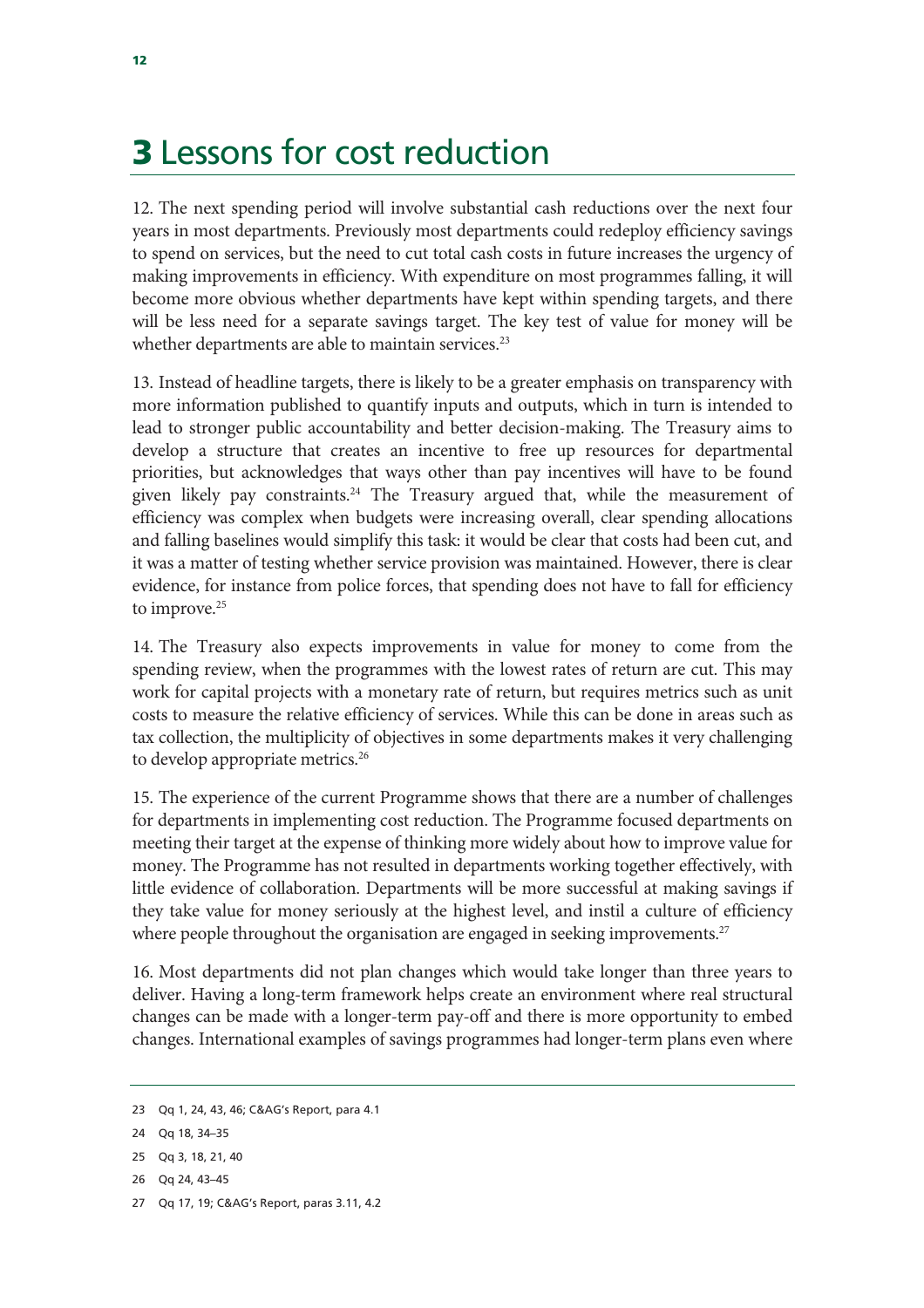lower savings were targeted. There is a risk that a long-term target means action will be deferred, but it is clear that the current programme has not created incentives for major change in most areas. Few, if any departments have made much progress in redesigning services despite being aware that cost reductions would be needed in the future.<sup>28</sup>

17. Departments also struggled to provide evidence of real savings where they were being delivered by the bodies they funded. The Treasury assumes there is capacity to drive up efficiency in front line services, but does not think central government should seek to influence how, for example, schools spend their money. Instead, the centre needs to design a system which creates incentives for improvements to be made locally. Even if such incentives are in place, performance data will also be needed to assess the impact of cuts to the cost of services.<sup>29</sup>

18. Where savings were made by departments themselves, information systems were not always adequate to support them. Better monitoring of efficiency will depend on improvements in financial management in future years. The quality of leadership and decision-making in departments, and the management of disciplines such as procurement, will continue to be essential to achieving value for money.<sup>30</sup>

30 Qq 37, 45; C&AG's Report para 4.2

<sup>28</sup> Qq 41-42; C&AG's Report, paras 3.11, 4.3

<sup>29</sup> Qq 20–21, 25, 35; C&AG's Report para 4.2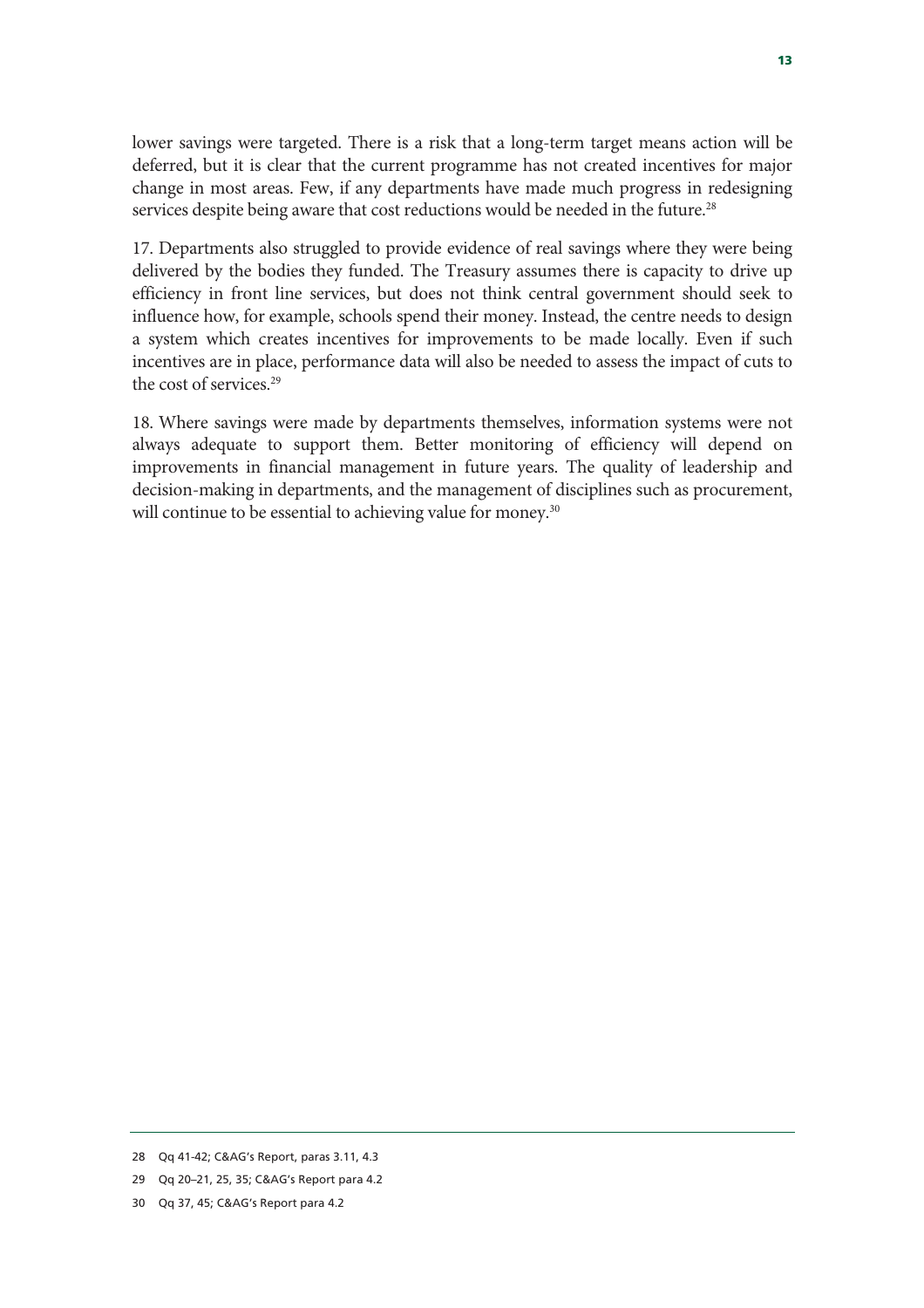## Formal Minutes

### **Wednesday 27 October 2010**

Members present:

Rt Hon Margaret Hodge, in the Chair

Mr Richard Bacon Jackie Doyle-Price Matthew Hancock Chris Heaton-Harris Rt Hon Mrs Anne McGuire Mr Austin Mitchell Ian Swales James Wharton

Draft Report (*Progress with VFM savings and lessons for cost reduction programmes*), proposed by the Chair, brought up and read.

*Ordered*, That the draft Report be read a second time, paragraph by paragraph.

Paragraphs 1 to 18 read and agreed to.

Conclusions and recommendations 1 to 10 read and agreed to.

*Resolved*, That the Report be the Fourth Report of the Committee to the House.

*Ordered*, That the Chair make the Report to the House.

*Ordered*, That embargoed copies of the Report be made available, in accordance with the provisions of Standing Order No. 134.

Written evidence was ordered to be reported to the House for printing with the Report.

[Adjourned till Tuesday 2 November at 9.00 am]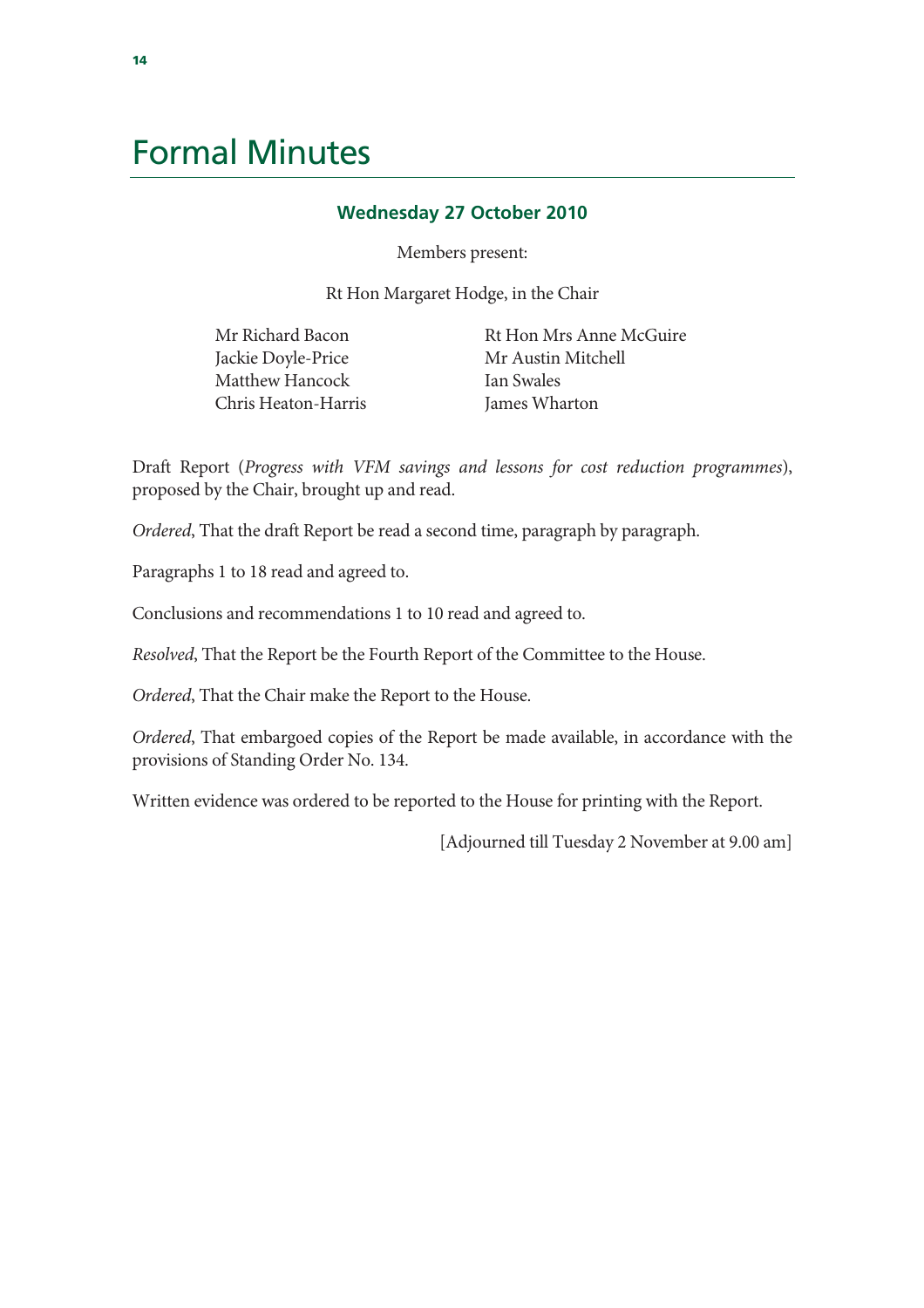## **Witnesses**

| <b>Wednesday 8 September 2010</b>                             | Page            |
|---------------------------------------------------------------|-----------------|
| Sir Nicholas Macpherson KCB, Permanent Secretary, HM Treasury | Ev <sub>1</sub> |

# List of written evidence

HM Treasury Ev 12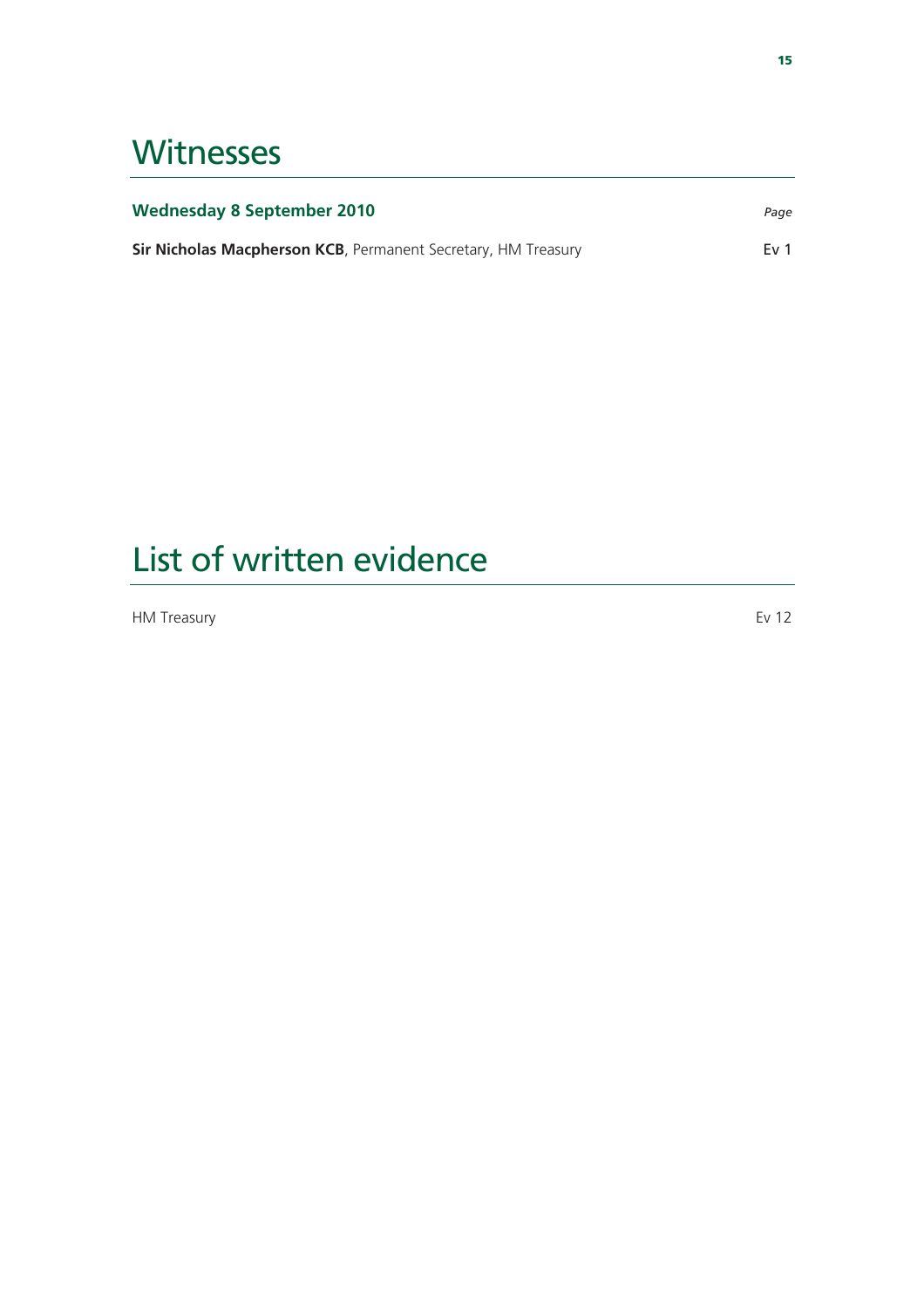# List of Reports from the Committee during the current Parliament

### **Session 2010–11**

| <b>First Report</b> | Support to incapacity benefits claimants though<br>Pathways to Work                        | <b>HC 404</b> |
|---------------------|--------------------------------------------------------------------------------------------|---------------|
| Second Report       | Delivering Multi-Role Tanker Aircraft Capability                                           | <b>HC 425</b> |
| Third Report        | Tackling inequalities in life expectancy in areas with<br>the worst health and deprivation | <b>HC 470</b> |
| Fourth Report       | Progress with VFM savings and lessons for cost<br>reduction programmes                     | <b>HC 440</b> |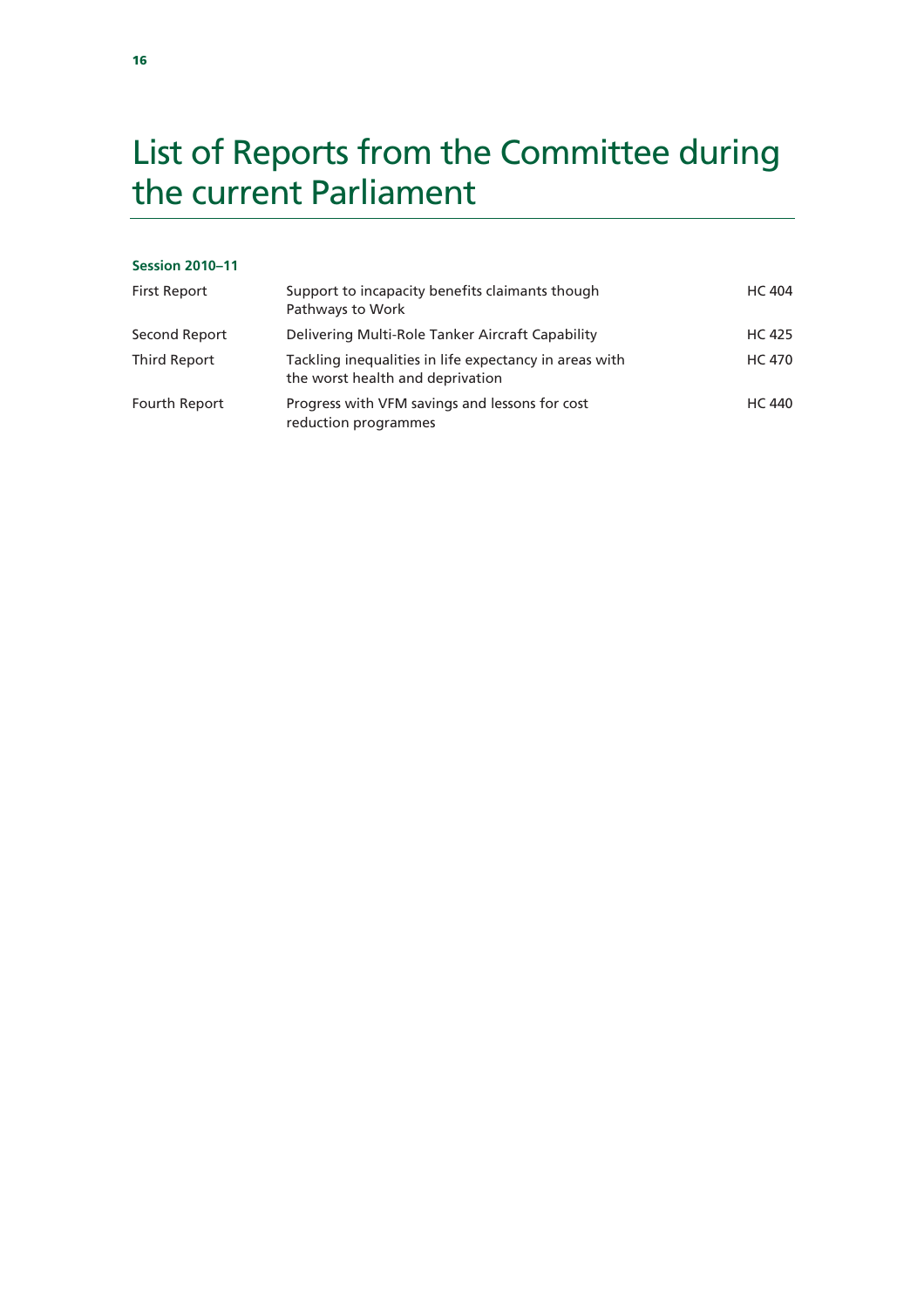### **Taken before the Public Accounts Committee**

### **on Wednesday 8 September 2010**

Members present

Margaret Hodge (Chair)

Mrs Anne McGuire Jackie Doyle-Price Austin Mitchell James Wharton Nick Smith<br>
Mr Richard Bacon<br>
Stephen Bacon<br>
Stephen Bacon Joseph Johnson Ian Swales Matthew Hancock

Stephen Barclay

**Amyas Morse**, Comptroller and Auditor General, NAO, gave evidence. **Gabrielle Cohen**, Assistant Auditor General, NAO, **Keith Davis**, Director, NAO, and **Paula Diggle**, Treasury Officer of Accounts were in attendance.

*Witness:* **Sir Nicholas Macpherson**, Permanent Secretary, HM Treasury.

**Q1 Chair:** Welcome, this is the first time you have come in front of us as a Committee, so thank you for attending on what is a really important subject. What I think is at the heart of this is that, reading this Report as a whole and thinking about it, as you probably have too, leaves one concerned. If you look at us internationally, we have a pretty strong centralised system of government. We've also got collective responsibility within Government. I expect that you speak daily to all your Permanent Secretary colleagues; I know that you meet weekly. I also know that both the Chancellor and the Prime Minister at the time took this value for money exercise extremely seriously. Yet, as you read this NAO Report, what comes out is that Departments have failed to deliver; that we cannot properly measure whether or not they have delivered according to what was asked of them; and that the Treasury itself chose not to monitor in any very coherent way, so does not appear to have known what was going on. That leaves us, in the current context where we are going to be facing massive expenditure cuts, really sceptical as to whether you, as the civil service, can cut much more deeply in a shorter period. Over to you to try to tell me that I should have any confidence at all in it.

*Sir Nicholas Macpherson*: Well, thank you for that endorsement. I think it is a good time to be discussing this subject because we have entered the end game of perhaps the most demanding spending review in 80 or 90 years. You are absolutely right: this is critical. I would perhaps not be quite as negative as you in terms of summarising where we are. I think it is fair to say that central Government has been trying to run Government-wide efficiency programmes since the Gershon review in 2004. I should say that this was not the first Government to do that—there were lots of efficiency programmes under earlier Governments— but that was the first time under the Government which came to an end in May where there was an attempt to drive efficiency forward across the board. I think the Gershon approach was a good start; it got efficiency firmly back on the agenda. Not least learning from the relevant National Audit Office Report, we have tried to learn as we go along. The 2007 efficiency framework was stronger than the Gershon one—I am happy to go into detail and will no doubt be asked in due course. The National Audit Office, which rightly has high standards, refers to the 2007 framework being more robust and defensible, partly because it was more robust and defensible. I think it is fair to that it has been slightly less easy for Departments to claim that they have made progress; nevertheless they have made some progress. I think the Report makes a number of really good points. The challenge for us, and for you in holding us to account, is how we move this agenda, in the sense that this is going to be the third programme of driving forward efficiency. It is going to start with the advantage that it is actually going to be even more urgent than it was before. I cannot remember the precise figure, but the Report makes the point that, in the last spending review, the vast majority of programmes were still rising year by year in real terms. In this spending review the vast majority of programmes are going to be falling year by year in real terms. To use that cliché, there will be a burning platform against which Departments will be seeking to make progress. Do you want me to comment on the Treasury's role now, or would you like me to come back to that later?

**Q2 Chair:** Let's come back to the Treasury role. You can take endless paragraphs from the Report, but let me just take page five, paragraph eight as an example. NAO Reports by their nature are guarded are and polite, but if you look in that paragraph it says: "Departments have not . . . addressed the weaknesses we highlighted in previous programmes . . . These problems include the use of unsuitable baselines for the calculations of savings, a lack of transparency over arms-length bodies' reporting process and difficulties in demonstrating links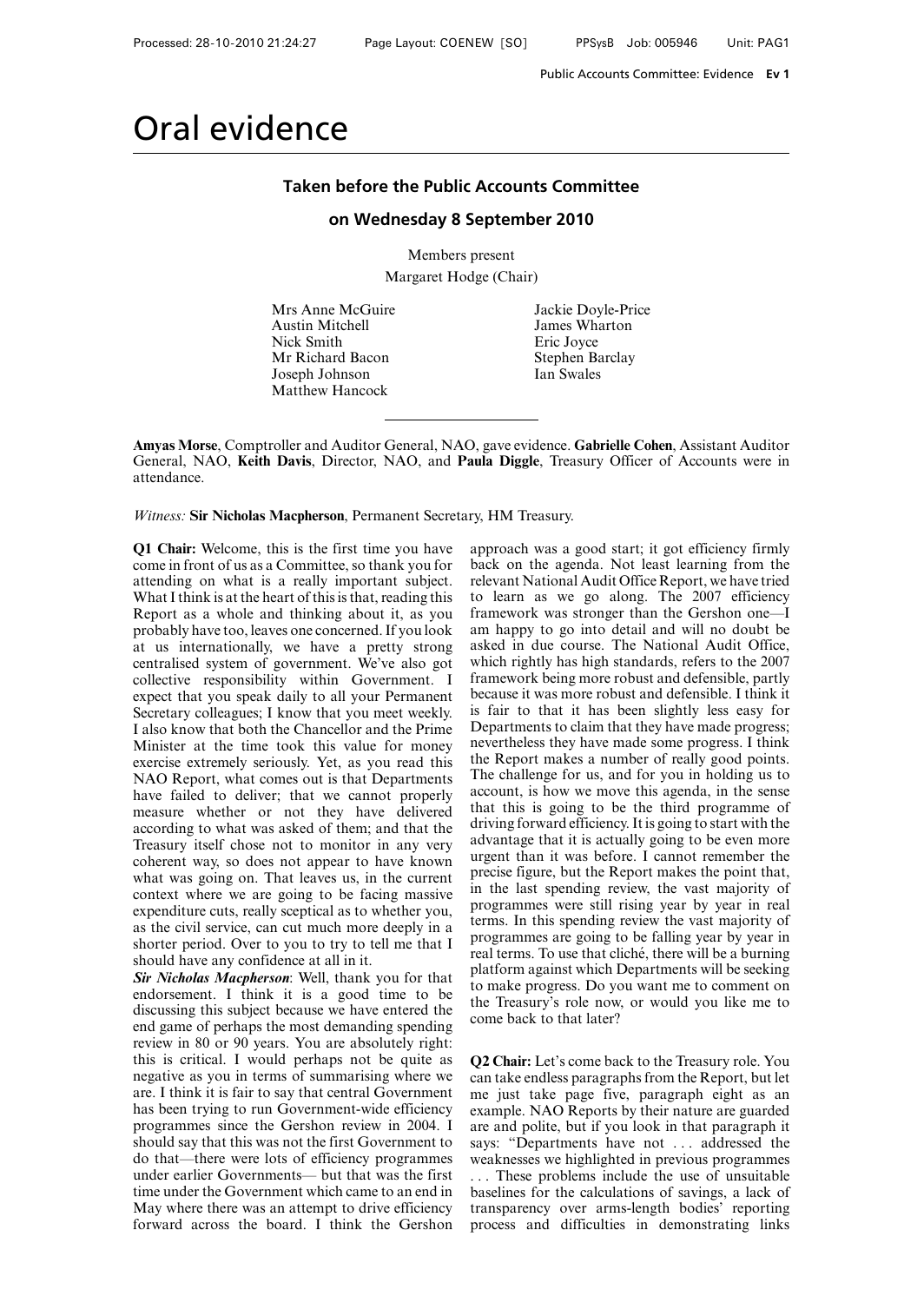between savings and performance." You at the Treasury are the smartest guys in the public sector business—you are not running a small voluntary organisation or a parish council; you are running a £700-billion business—and you cannot get the basics right, and that is after NAO Report after NAO Report. It gives me, and I think probably the Committee, very little confidence as we move forward in a much tougher spending review environment. If you cannot get those basics right, how the hell are we going to actually produce the cash savings that are required by Government?

*Sir Nicholas Macpherson*: The first point I would make, is that you missed out the "fully" in<br>"Departments have not fully addressed "Departments have not fully addressed weaknesses", but I take your point: there are still weaknesses in the system and we need to drive those out. This Report will help do that. If you take the example of baselines, I think understanding of this has increased considerably over time. One of the criticisms of the Gershon process was that people were taking credit for efficiency savings which did not even fall in the relevant period and the baselines were completely unclear. What is striking in this Report, and in the series of Reports which underpin it, is that, yes, the NAO have identified a couple of areas where the baseline was wrong, but it is fair to say that the Departments in question—I am thinking in particular of the Ministry of Defence were quite quick to put that right, which suggests to me that there is a desire to improve.

**Q3 Chair:** I have to come back at you. I could pick out on other quotes and there are other people desperate to come in, but elsewhere it says there is no lasting legacy—the value for money programme "has not made a significant impact on how Departments do their business." It feels to me a very amateurish approach. If the NAO had not done this Report we would not know, and I cannot see evidence of any preparedness for what is about to hit us. At the civil service level, it feels very, very, very out of control.

*Sir Nicholas Macpherson*: I understand the points you're making. What I would say is that one of the problems in the last two efficiency programmes was that spending was still increasing reasonably quickly, so the baseline from which you were calculating efficiency was, by its nature, quite complicated. For example, the approach which underpinned the CSR07 programme was to take the baseline, assume a certain level of inflation and then deduct what actually happened from that notional baseline. This is quite complicated stuff, and I think it's fair to say that in the next spending review period it is going to be a lot clearer, because spending is not going to be increasing; it's going to be falling. The best test of efficiency in that context is whether service provision is maintained or improves against the background of falling spending. There is a choice: either you can seek to drive a programme like this through targets with ever-increasing numbers of billions attached and assess performances against those targets; or, as I suspect the current coalition Government will approach it, you create an environment where Departments are very clear on the performance of their programmes by publishing performance indicators and ultimately leaving it to the public, to Parliament and to the National Audit Office to assess clear inputs against reasonably clear outputs. For every problem which this Report highlights, I think it is fair to say—the Comptroller and Auditor General can speak for himself on these matters that there are also quite a lot of positive developments. If you look at some of the Departments that have been assessed to have performed best, they tend to be ones that are dominated by central Government as opposed to arm's-length bodies. They also tend to be ones which have had quite tough budget constraints, which have really forced innovation in terms of delivery.

**Q4 Mrs McGuire:** I hope you do not mind if I quote from when you were speaking at a seminar in December 2009 at All Saints College in Oxford, where you said that "the Treasury had changed in modern times" and that you had "embraced modern accountancy practices and had been reasonably successful in embedding better spending practices", yet we have a Report before us that identifies that there was a lack of robust data, that there was unsuitable baselines, there was a lack of transparency over arm's-length reporting bodies and that savings had not be subjected to sufficient quality control. How can you reconcile that statement in Oxford in December with the conversation that we are having here this afternoon? *Sir Nicholas Macpherson*: The programme of improving financial management across Government has started from quite a low base. It is fair to say that for about 140 years, going back to Gladstone through to the early 1990s, all accounting in Government was done on a cash basis. The idea that assets might depreciate simply did not enter into the equation. The level of finance professionalism was low—I think that, as recently as six or seven years ago, only 38% of what were called principal finance officers, now called finance directors, had professional qualifications; now all of them do. These are quite big changes. In the private sector, professionalism moved way ahead; we are seeking to catch up. This is a long, hard march. I think we have made progress and I think that is reflected in the data we get month in, month out. It is also reflected in fewer accounts being qualified, and in accounts being laid more quickly so that the vast majority of accounts—nearly all accounts this year—were published before the summer. That is all progress but, as this Report highlights, there is still a lot more to be done. I am confident that we have got better financial management than we had five years ago; but are we at the cutting edge of financial management? Clearly not, and this Report will be a useful source of encouragement for those who want to push further and faster on this front.

**Q5 Austin Mitchell:** I find your answers vague and equivocal for what I thought would be a fine-honed Treasury axeman. I mean it is all, "on the one hand A, on the other hand, B" and we are trying to shine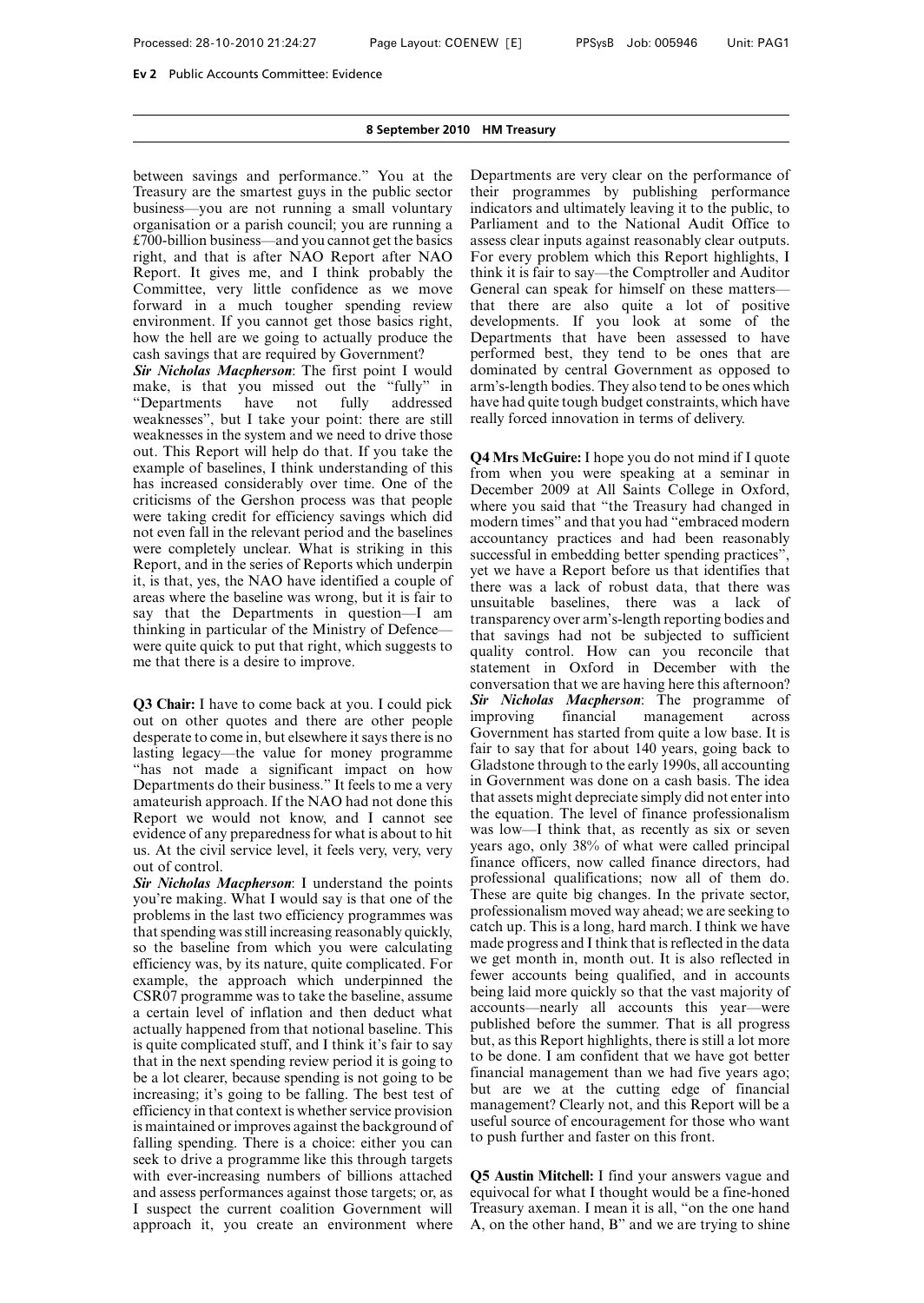a beam of light into a mud pool—that's what you're saying, essentially. Let's come down to the basics, how was this £35 billion figure fixed on and was it too large?

*Sir Nicholas Macpherson*: Underpinning the £30 billion was a view that it should be broadly possible to drive out efficiency savings of 3% a year across Government. There was also a view that you could take out even more from Departments' administration costs. My recollection is that, in broad terms, if you added that up it came to £30 billion. Subsequently, a couple of further efficiency reviews were carried out by the previous Government, which gave it confidence to raise that £30 billion to £35 billion. Obviously since this Government has got in, it has taken another £6 billion out.

**Q6 Austin Mitchell:** This is a triumph of hope over expectation, isn't it? Here you are taking expected efficiency savings, which are always a very vague concept. Any Government that is trying to show itself as efficient and economical says "efficiency savings" and they cover any sins. So you have added up possible efficiency savings that have not yet been made from the Gershon review, which in some respects was a fiddle, and then you have added £5 billion for luck and that's it.

*Sir Nicholas Macpherson*: No, I don't think that's fair. The Gershon savings preceded this programme and were calculated to have delivered £26 billion of savings. Those £26 billion savings were in the bag. The view was—

**Q7 Austin Mitchell:** But when we looked at the Gershon savings, some of those were fiddles as well. They also included disasters like the Rural Payments Agency, which made efficiency savings by firing staff, then came across a horrendous problem because it realised it had not got enough staff to deal with it, and started hiring them all back again.

*Sir Nicholas Macpherson*: Quite possibly, in the case of the Rural Payments Agency, although I think the problems with that were not just about getting rid of staff. There were also fundamental problems with the design of the system. I take your point that there were faults with the Gershon programme. Those faults were identified by the National Audit Office. They informed the design of this system—I will not bother reading out the tables which explain how it was improved, but the NAO acknowledged that it is a more robust and defensible framework. But I agree with you. It is always tempting for Government to come up with very large numbers. You get to a spending review or you have been increasing spending a lot and suddenly people begin to think, "Well, spending has increased a lot, what are we getting for it?" Historically, at that point Governments have decided that they require an efficiency programme. There is always a risk with Governments that they want to latch onto some large figure, which will sound quite good on the day**Q8 Austin Mitchell:** So you are putting the blame on Government?

*Sir Nicholas Macpherson*: No I am not.

**Q9 Austin Mitchell:** You are saying that Treasury did not give any advice on this issue; it is the Government's fault.

*Sir Nicholas Macpherson*: No, I am not saying that. I think the Treasury certainly supported and advised that an efficiency programme was a good idea. All Governments are rather better at presenting things than civil servants, so they tend to latch on to the big message. My point is that sometimes latching onto large figures—on the one hand it can provide a source of drive and ambition. If you have got a target it does concentrate the mind and I think they can be helpful as a pump-priming device; but over time, targets can give rise to a certain amount of cynicism—

**Q10 Austin Mitchell:** We clearly believe in big fixed targets. We also believe in virtue, motherhood and apple pie and all these other things; but Treasury is the sharp brains, you know all the tricks. I don't know the Treasury, but I've watched "Yes, Minister" and I can predict that there are going to be all kinds of fiddles in dates, in transferring people from one function to another, and in pushing all the sacrifices on outside agencies that the Department controls. They are going to fiddle it, aren't they? Treasury knew this. Why did you not set firmer and clearer parameters at the start of this process to prevent those fiddles?

*Sir Nicholas Macpherson*: What you identify is a genuine trade-off for the Treasury. When dealing with a programme like this, you can either set up some big unit in the Treasury which is going to interfere in every nook and cranny of every Department. It is a perfectly respectable model, but it is one that ends up with Departments claiming the Treasury is second-guessing them at every twist and turn. Or the Treasury adopts a different role, which is to be very clear as to what the parameters of the programme are, but then pin responsibility totally on Departments for fulfilling the objectives—in this case efficiency savings. Following the Gershon review, we did have a very big central unit. I am not sure it added a huge amount of value. This time around we stepped back a bit and took as our role defining what efficiency was, and as I say, I think the National Audit Office thought in broad terms that the definition was more robust that the previous programme. Then it is down to Departments. Now we can keep the score—

**Q11 Nick Smith:** When you said "a big unit", I think I read in the Report it was 30 people in the Treasury before.

*Sir Nicholas Macpherson*: The Gershon one started off in the OGC and I think initially it was 60 or so, and it got down to about 30.

**Q12 Mr Bacon:** Can I just pursue this very interesting point Mr Mitchell is making? If you are going to take the second of your routes—the clear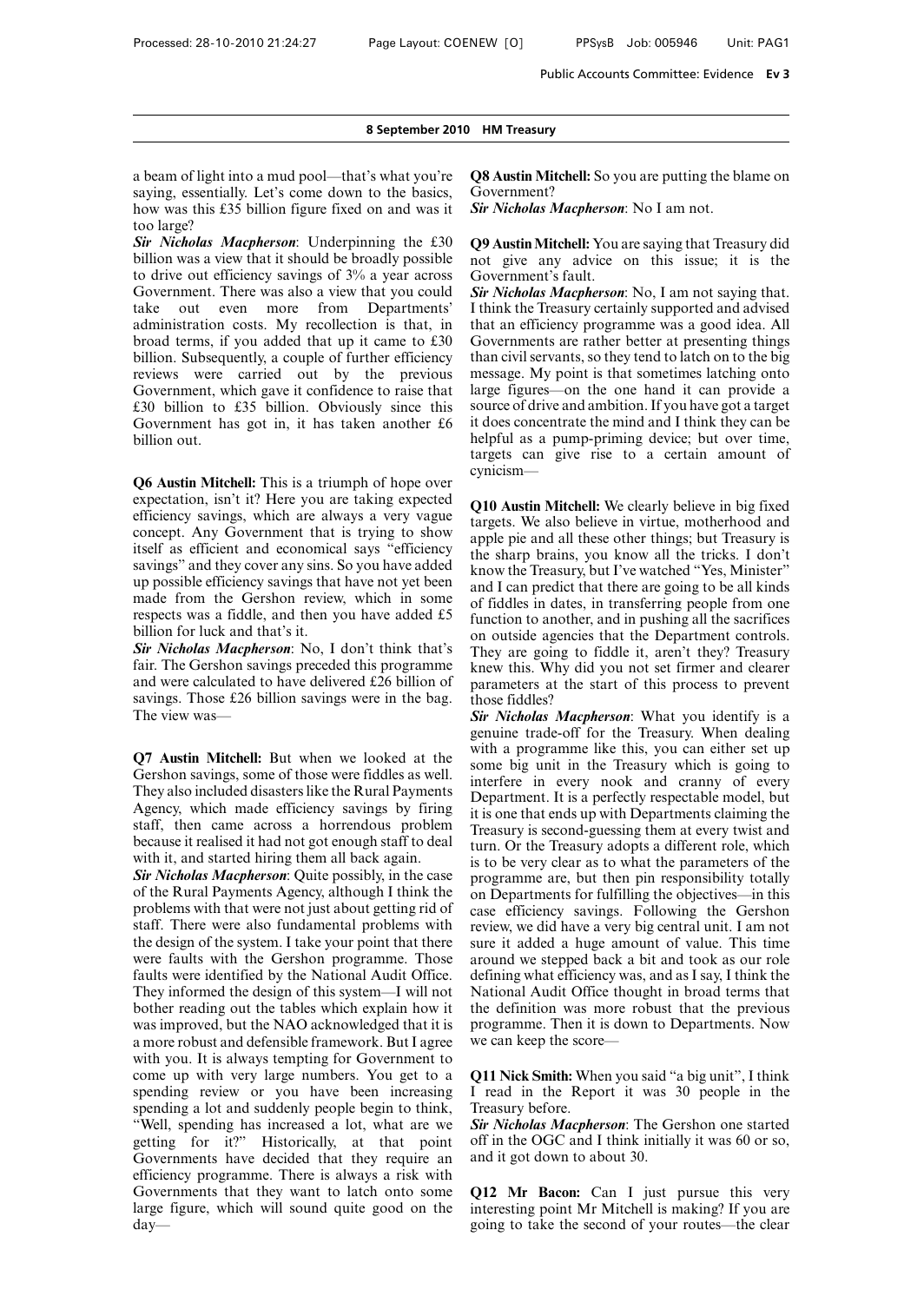parameters route—it then begs the question, which is raised at the beginning of paragraph eight, of why the Treasury did not require Departments to do certain things. If you are going to have clear parameters, then that is what you, the Treasury, need to do. For example, it says in paragraph eight, "Departments were not required to reconcile reported savings to their CSR07 spending agreement or to their annual audited accounts". Why not? If it is about definitions and parameters, those are very obvious things to require Departments to do. Why was it not done?

*Sir Nicholas Macpherson*: Well, in terms of the accounts one of the problems—

**Mr Bacon:** Or the CSR07 spending agreement. They were "not required to reconcile reported savings to their . . . spending agreement or their . . . accounts." I do not want to get sidetracked into whether it was the audited accounts. But there was no reconciliation required. You were talking about clear parameters and definitions, and making sure things are properly reconciled is surely at the heart of that, if you are going to go with your second model.

*Sir Nicholas Macpherson*: It is, and I think without running a central unit, the teams in the Treasury played quite a useful role in holding Departments to account. One of the problems with this programme was that, even with the best will in the world, you could not, in many cases, reconcile the figures to the accounts because the spending levels are rising year by year. As the Report makes clear, you could do it far more easily where Departments' budgets were falling.

**Q13 Mr Bacon:** Pedal backwards—I did say I did not want to get sidetracked into the auditor's accounts. They were not reconciled to the CRS07 spending agreement. That was not actually a moving train; it was an agreement that you had entered with them.

**Q14 Chair:** You had defined the parameters of what you would count as a VFM saving within that agreement and, however you take the figures, we have delivered so far probably 10% of the total £35 billion, not thinking about the £6 billion added to it. It beggars belief that the only Departments that have got anywhere close to it are the small Departments that spend nothing. If you look at the big Departments—Education, Health, Defence or Local Government, which is probably two-thirds of total public spending—they have done hardly anything. Something is deeply wrong in the way that the civil service monitors itself and works collectively together.

**Amyas Morse:** Chair, I think it is £10 billion not 10%, and we updated it to £15 billion, which is in fact about half, roughly speaking.

**Chair:** But only a proportion a year.

**Amyas Morse:** I am only saying, in case it goes into the record.

**Q15 Joseph Johnson:** But the Chair's statement was in relation the level of sustainable savings—11.7% on the numbers in the Report if you do the proportion you sampled of the proportion achieved. *Sir Nicholas Macpherson*: The National Audit Office says that 38% of them are sustainable, so those ones are completely kosher, but around the next 44% there is some uncertainty. You are choosing to argue that some uncertainty means they're just rubbish. My understanding of the National Audit Office Report is that it is the 18% which are rubbish, which were overstated and do not represent savings. That figure is too high, and I recognise that suggests that we all have got a lot more to do.

**Q16 Mr Bacon:** I think we can agree that the uncertainty is uncertain rather than necessarily rubbish, but I still have not heard an answer to my earlier question. Why were Departments not required to reconcile reported savings to their spending agreement? It was an agreement with you. Why were they not required to reconcile those savings to the agreement?

*Sir Nicholas Macpherson*: I would argue that they did report to us. Subsequently the National Audit Office has argued that some of those reported savings are not robust enough. Where we are getting into a problematic area is this issue of reconciling it to the settlement. The fact is that there were these settlements; they were rising. Reporting various random efficiency savings against global figures in settlements does not tell you very much. In some Departments it works quite well. For much of this period the Treasury had a falling baseline; it was quite easy to reconcile it to the settlement because you could say, "Look, this is how much the Treasury is spending. This is what the counterfactual would have been if there hadn't been cuts". At the same time we could argue that the level of service the Treasury was providing was either unchanged or improving. It is not so much difficult; it is that reconciling spending to a rising baseline does not tell you very much. That is the point I am trying to make.

**Q17 Matthew Hancock:** In that case, was it wrong to put so much weight on that since, as you have just said, this process that you use is not valid? Was it wrong to put weight on the £35 million figure at all? *Sir Nicholas Macpherson*: I think there are arguments both ways. Coming up with the £35 billion figure and allocating that figure out to Departments concentrates minds. I can remember that, for some strange mathematical reason, the Treasury had a target of £35 million. We had to achieve £35 million; I can remember that concentrated my mind. The more general point is that over time, if you just have a succession of what appear to be fairly random global figures, cynicism can set in and people can begin to game the system. One of the challenges with targets, and I know fashions change and Governments change and sometimes targets are in, sometimes they are out, but if you have targets for a long time people begin to focus on hitting the target, while missing the point.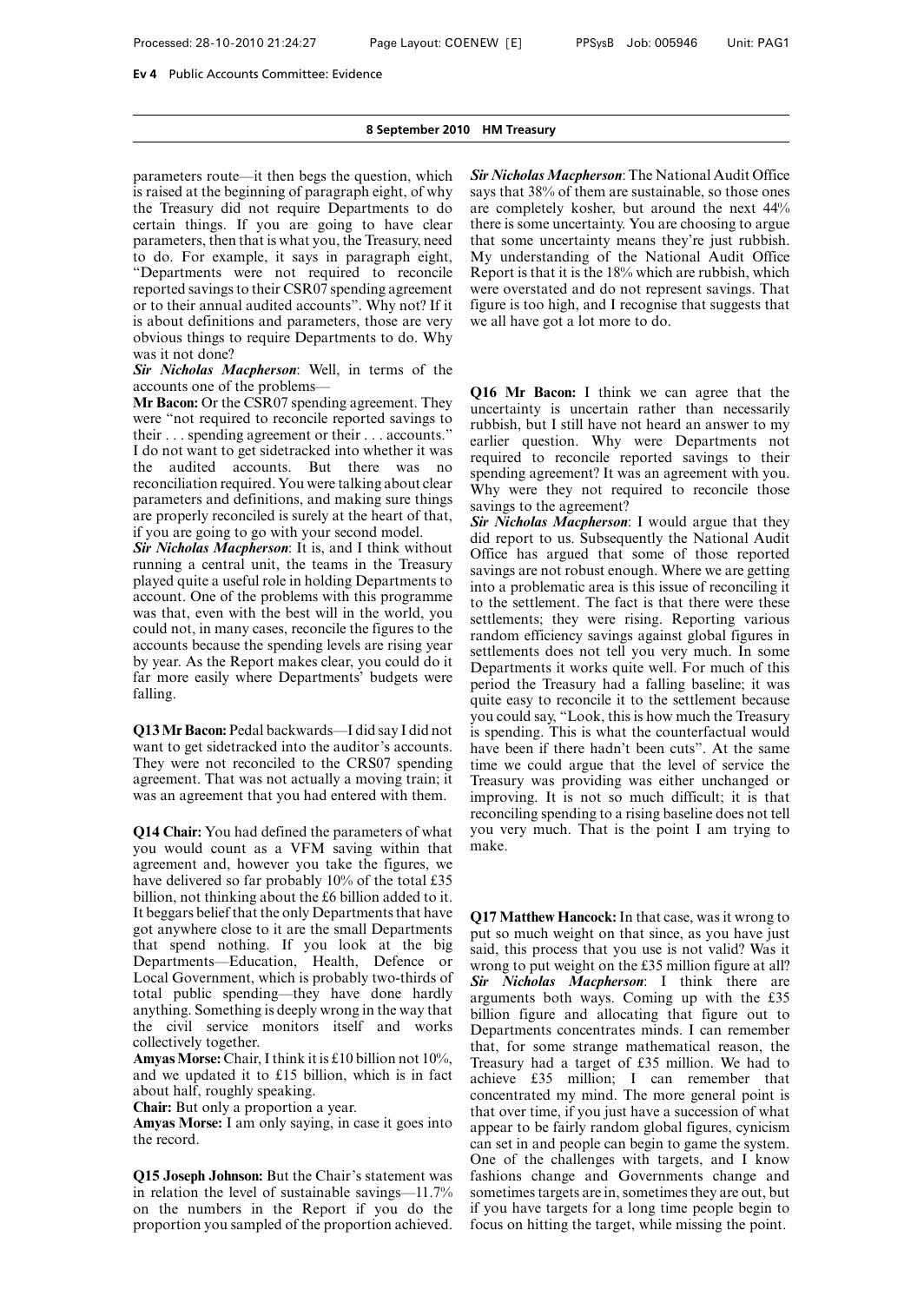**Q18 Matthew Hancock:** Is that what happened?

*Sir Nicholas Macpherson*: I am not saying it happened totally, but I think perhaps we've reached a time when targets can only take you so far. In the next spending review, we are going to have clear settlements which have falling baselines. It will then be rather more obvious whether Departments are achieving efficiency savings, because you can see whether service quality is being maintained, and assuming that it is, you can then see what has happened to the baseline against it.

**Q19 Jackie Doyle-Price:** I would like to take this debate a bit further on now to look at where there has been more and less success within particular Departments. Looking at figure six on page 17, we can see that there has been a very wide range of performance, from a reasonably good performance against the target by DEFRA and a very poor performance on the part of the CLG. From your perspective in the Treasury, what sort of evidence and behaviours have you found as to why some Departments have done better than others?

*Sir Nicholas Macpherson*: There are two things going on. First, the Departments whose bodies are the most devolved—I am looking at Education which, under this regime, is basically responsible for schools and the CLG which is responsible for local government—there is a genuine lag in reporting. I would not look at this figure and assume DEFRA must have been better at efficiency than Education; it may be, but it may not. I just want to make that caveat to begin with. Moving on from that I think it is fair to say that some Departments have managed to create a stronger culture in terms of how efficiency is embedded in the way that they do business. That may partly be because they have had to be doing it for a longer time, so Departments whose baselines have been falling for quite a long period, like Work and Pensions or Revenue and Customs, have had to make quite tough decisions around how they are going to deliver a service, or it may have encouraged them to be more innovative. Speaking from some experience, having spent my summer holidays filling in my tax return via the self-assessment online, this is one of the successes of HMRC and is a classic efficiency improvement. You can do it online, it is very user-friendly, it saves a huge amount of resource and it is more efficient than the days when a relatively poorly paid clerical officer at HMRC would have to go though it line by line. I recognise there are some other issues with HMRC which may not make today the day to—

**Chair:** I was going to say, I hope they find that we have paid the right level of tax.

*Sir Nicholas Macpherson*: To be fair to them, all they are doing is maintaining the PAYE system that has stood the Treasury in very good stead since 1944, but is more difficult to work when people are moving jobs so often. Coming back to what makes a Department efficient. The first thing is just taking efficiency very seriously and embedding it in the way you do business. It is not some game; it is not asking your finance function to fiddle the figures at the end of the year to keep the Treasury off your back. It is

about embracing it, setting up structures within your Department, ensuring that senior management really own it, it is part of their objectives and their success is measured against achieving progress on efficiency. I think it is also—it comes out in the Report in one of the criticisms of the programme that the programme did not involve the so-called front line enough, which is also relevant. People throughout the organisation have got to own efficiency. Sadly, it is a slightly dry area which people associate with cuts and it is quite difficult to excite people about this, but it is about ensuring that this is not just a top-down exercise where the Treasury says, "Right, we're going to do this," but there is a bottom-up process, where people right across the organisation are really engaged with a view to coming up with ideas. You all know far more about this than I do from your dealings with your constituents; people do have ideas about efficiency—indeed the Treasury website got 100,000 of them. Alongside ones like putting crocodiles in job centres, there are some really good ideas.

**Chair:** I am going to move you on because there are a lot of people. James is going to come in, but I just want to make two comments on what you have said so far. First, I do not think that it is good enough for the Treasury to say that there are all these other big Departments; somehow there is collective responsibility and what comes out of this Report is that all these Departments are failing to deliver. The other thing I want to say to you, I find it deeply depressing that the only time Departments will take value for money seriously is if you cut their bottom line. That might be a civil service view; I certainly think that when we were Ministers, it was not our view, and it is very depressing to find that the civil service takes that view—it is only when you get the cuts to service that you start thinking about value for money. I take that as comments and I am going to pass to James, who has been desperate for a question.

**Q20 James Wharton:** You will be relieved that I do not want to explore further the idea of putting crocodiles in job centres. I was struck by the departmental variance that was thrown up in the figures we have seen, and Jackie has touched on the difference between DCLG, which is down below 5%, and DEFRA, which is up around 60%, even before you look at qualitative issues. Within that, the approach that different Departments take is something that I would like to explore a little bit more. My concern is that, particularly now that we are entering a time when Departments are required to find savings that are somewhat more significant than they were when this was brought in and value for money was being implemented, one of the things that the Report has identified is that around 50% of the savings are where central Departments are pushing their savings down to the bodies that they then fund—effectively, what we might term as frontline services—rather that the Department finding efficiency itself. What is the Treasury doing to try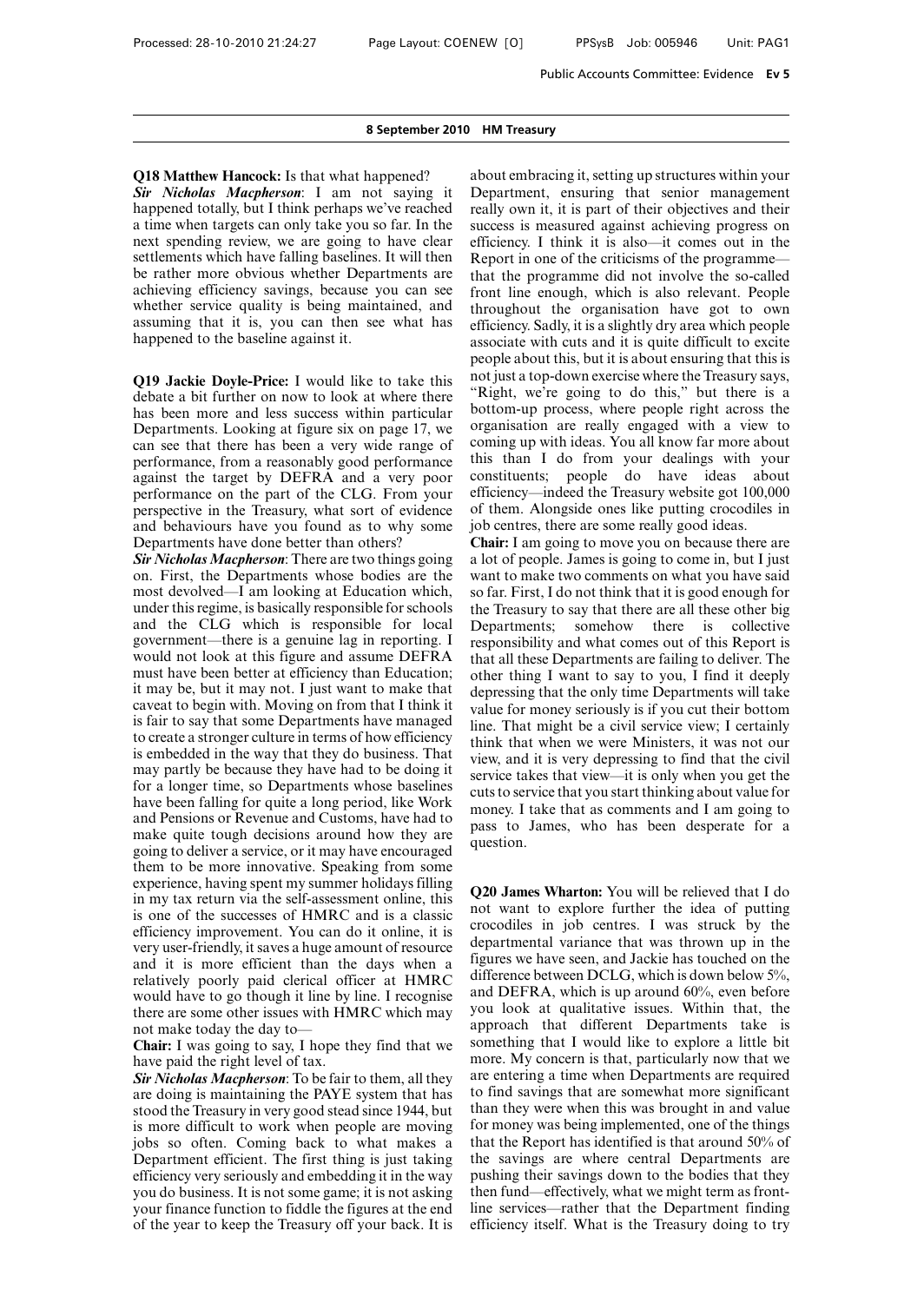and control that tendency of a Department, where it needs to find a saving and just pushes it onto somebody else's budget.

*Sir Nicholas Macpherson*: The point about the 50% is partly a function of where public spending takes place. A huge amount of spending takes place at the level of schools, local authorities and hospitals. I do not think it is fair to say that savings have been pushed down to the front line disproportionately; if anything, the reverse is true. Some of the central Government Departments have had some of the biggest cuts, and in that context I would mention both the Department for Work and Pensions and Revenue and Customs. There is an interesting question about whether a central programme should take credit for savings in schools, and the Report makes some good points about that, relating to how much to devolve and how much you centralise. I do not think you can leave schools and so on out of the equation.

**Q21 James Wharton:** Within the context of the lessons you are drawing from the value for money programme, what have you learnt that the Treasury can do going forward, when we are looking at future spending decisions, to mitigate the impact on frontline services and the actual things that people see and our constituents come and talk to us about, and ensure that central Departments take their fair share of the difficult spending decisions that we are heading into?

*Sir Nicholas Macpherson*: Successive Governments have attached a very high priority to protecting and improving service delivery. Our starting assumption is that it is the intermediate tiers and the headquarters which should be reduced the most, and there are two reasons for that. One is that they are a source of cost in themselves, but also they are a potential burden on the services themselves. The more bureaucrats you have in Whitehall, the more they have to justify their activity by, for example, requiring libraries to have a library plan. It must be a priority to reduce the size of the civil service and the headquarters function of Government. On the whole I think those parts of Government have been reduced more, certainly because the Treasury has more direct control over those as it is possible to keep a better control on thing like pensions and wages. I think that should be the priority, but equally in determining the settlement for local government, schools and so on, you have got to assume that there is capacity there to drive up efficiency. The question then is, should central Government hold schools directly to account? I think not, because that changes the fundamental relationship between the central Government Department and the devolved body. If I may come back to the Chairman's point very briefly, I do not accept that I said that you can only get efficiency by cutting budgets. I think it is easier to measure it sometimes, but as this Report sets out, there are a lot of areas, in particular the police, where there have been clear efficiency improvements against the background of rising spending provision. I do not want you to think that the Treasury institutionally thinks that increasing spending is pointless and can have no effect on anything. That is simply not the case.

**Chair:** I was reflecting what I thought were your words, which were that if budgets were going up it was very difficult to get value for money savings out of it.

**Q22 Joseph Johnson:** Can we just turn to the measurement and reporting of savings? A casual read of the NAO Report makes it seem as though the Departments have been pulling the wool over your eyes—they have been reporting savings which in reality are not there. I am concerned that the Treasury was not more alert to this going on. The NAO Report states quite clearly that 18% of the savings did not represent or significantly overstated savings and that only 38% were sustainable, with this great amber area—44% of the savings—where we do not know either way. I am just worried that the Treasury lost track of what was going on.

*Sir Nicholas Macpherson*: I do not think the Treasury lost track of what was going on, but an 18% red figure is not one that I am hugely proud of. I would like to see a lower figure than that. One of the problems we are dealing with here is that you are looking at this massive programme which is designed on the basis of some fairly rough and ready assumptions around what the baseline is. I was explaining earlier about how the baseline was constructed by attaching an estimate of inflation to spending in the initial year. It has been quite difficult to nail down efficiency given the definitions used here. On the plus side, the National Audit Office acknowledged that this was a more robust programme that its predecessor, which followed on from the Gershon review. We set the bar a lot higher in terms of quality of reporting, and what this study shows is that we have failed, against this more demanding bar, to make as much headway as we would have liked. There is plenty of room for improvement.

**Q23 Chair:** What is going to change? What are you going to change?

*Sir Nicholas Macpherson*: I think we are going to change quite a few things. Coming back to the issue Mr Bacon raised, we are setting up a new efficiency reform group in the Cabinet Office, which is going to play a critical role. It is going to play a role in holding Departments to account but it will also be a source of expertise in terms of encouraging more sensible approaches to bulk procurement, say. One of the problems that the Treasury has incurred in running this programme is that, on the one hand, the Treasury's role is to control and plan public spending, but it also has a role in ensuring that there is some measurement of the output which the spending on the services gives rise to. When you then bring efficiency into the equation, the Treasury can play a reasonable role in some of the measurement issues, but once you get into quite deep, arcane, areas around delivering public services, there is a benefit I think in having a source of expertise which is not in the Treasury. This is something which, over time, has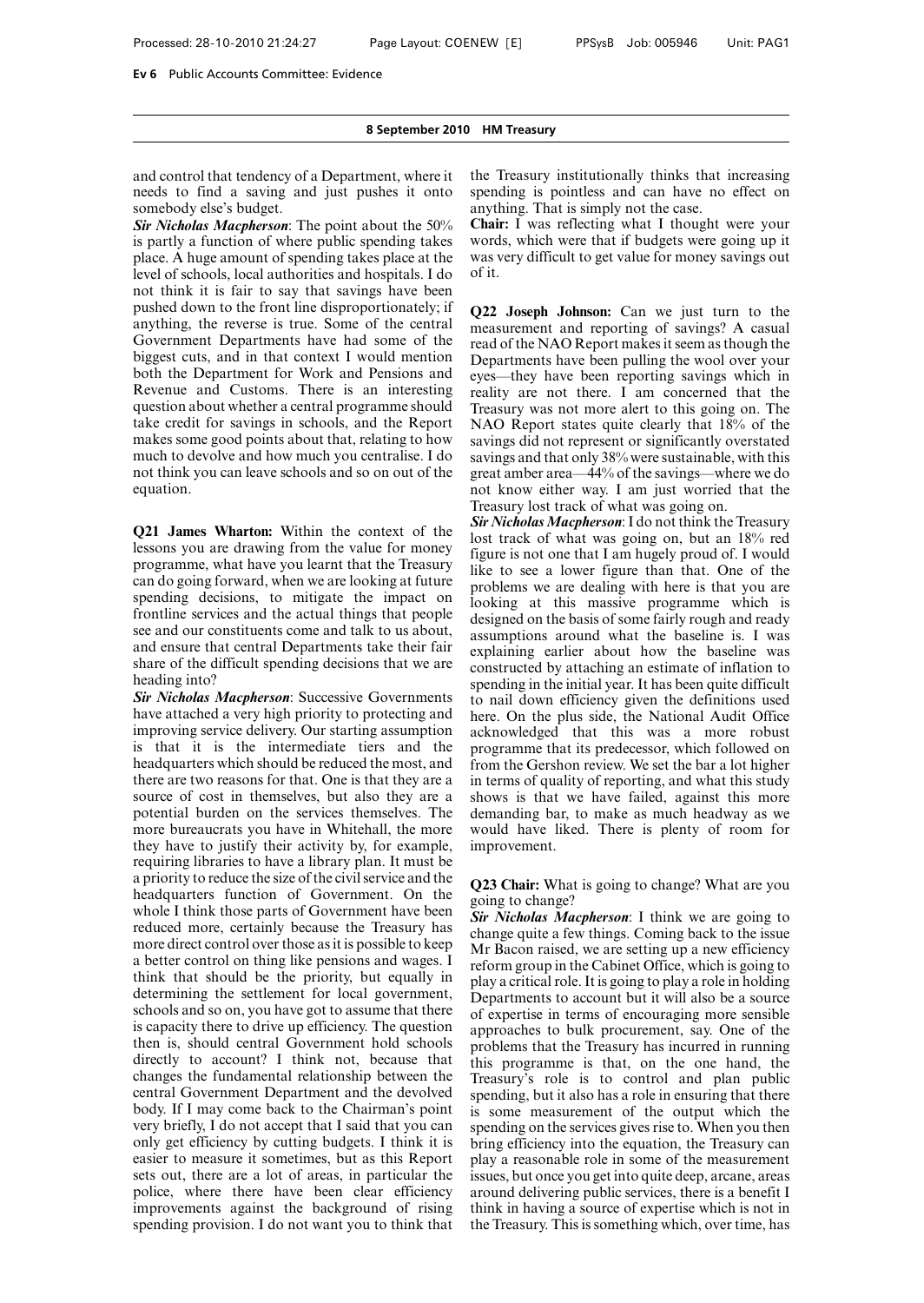either been in the Treasury or the Cabinet Office; it was in the Cabinet Office in the 1990s and then the Office of Government Commerce was created. On the face of it, the efficiency and reform group looks like an exciting development. They have recently recruited Ian Watmore as their new chief executive, and he has a background in running large projects. I would hope that a partnership between the Treasury and the Cabinet Office may result in better outcomes next time.

**Q24 Eric Joyce:** Sir Nicholas, can I just ask you something about targets? You characterised targets earlier as "pump-priming devices" and said that they "concentrate the mind". Whether there is a rising or reducing baseline, would it be fair to say that is their primary function and that of themselves they do not actually have any meaning?

#### *Sir Nicholas Macpherson*: Targets?

**Eric Joyce:** Yes. For example, at the moment the Government has set its own new target which is higher than the previous Government's target. Under the last Government's target, we made savings substantially below what we had hoped not to put to fine a point on it—so in essence, when the Government sets a target, it is of itself not a meaningful statement; it is simply something that concentrates the mind. Would that generally be the Treasury view?

*Sir Nicholas Macpherson*: That is quite a deep question. I do not think that there will be a single Treasury view. One of the lessons of the last decade is that you have got to approach targets with massive discipline. There is a risk that you create targets for everything, and the more targets you have, the more people responsible for delivering them become cynical and slightly detached from them. All sorts of business school analysis suggests—I am sure Amyas would know more about this than I do—that once you get beyond having more than five or six objectives no one can possibly measure performance against them and people lose interest. You have got to be focused. When you want to create a step change, you need to administer a shock to the system, and against a background when spending was increasing, targets had a perfectly respectable role to play in that that context. Obviously when spending is falling, you are going to have your work cut out to maintain and improve services anyway, so perhaps targets are less relevant. The problem with targets is their proliferation. It is always tempting to announce a new one. I have seen Chancellors from both political parties come and go. Occasionally they have had one or two targets, like getting the basic rate of income tax down to 25p; sometimes they have had 20. I think you have just got to be quite continent. The basic problem for Government is that, for a company, there is only one target which is the bottom line; it is about profit, earnings per share, which you can monitor and you can hire and fire people on that basis; with Government, for all Departments you have a multiplicity of objectives. Obviously where you can marketise things, that can help drive performance where there are very clear metrics of unit cost—for example, the amount of

income tax brought in compared to the amount or people employed to bring it in is quite an obvious metric. But if you take something like the Treasury, which has a multiplicity of objectives, it is actually very difficult to measure output in a way which can really help drive performance. Sometimes targets can help, but I do not think they are a sustainable way of driving performance year after year.

**Q25 Eric Joyce:** I was just thinking of the one target of £41 billion. Should we regard that as something that should just concentrate the mind or is it something meaningful?

*Sir Nicholas Macpherson*: The spending review will determine whether there are any targets at all. On the whole, this Government has made clear that targets are not their preferred way of driving performance. They have taken the view that transparency is the best way of driving performance. We will see how the precise mechanics of that play out in the spending review. I am not aware that this Government is seeking to drive performance on efficiency through targets; in fact it is rather the contrary. At the moment, performance is being driven by the fact money is being taken out of your baseline, so you have got to make some decisions to live with it. **Chair:** I want to bring in Stephen, but I have just got to pull you up on that. If you are going to cut spending, you must measure the impact it has on services. It is crazy not to. I am not sure what you would call it, but we in this Committee will be watching the cuts in spending and the impact it has on services. I am assuming you, the Treasury, and the Government are developing some mechanism to enable us to do that—or the NAO will have to assist in that. Certainly the NAO is providing a framework, part of which will be, if you cut *x* what impact does it have on front-line services. I bring in Stephen again; you may want to comment on that.

**Q26 Stephen Barclay:** You mentioned a moment ago setting up a new group to hold Departments more to account, but appendix 2 suggests that the NAO reported in 2006 that "The central challenge function within the Treasury has been reduced" and "Savings continue to be insufficiently challenged". The Commons Treasury Committee in 2007 also said, "We recommended that the government ensure that a coherent framework for the verification and reporting of savings is established." Why would you not take more heed of those recommendations? *Sir Nicholas Macpherson*: We did take heed in some important respects. One of the criticisms of the

Gershon programme was that Departments did not own it sufficiently. The risk is that the bigger the Treasury role, the more the centre of Government second-guesses Departments, the less the Department owns the challenge. If you are working in a Department and it feel like things are being done to you, your main objective is just to feed the centre whatever will keep the centre quiet.

**Q27 Stephen Barclay:** Taking that then, previously you were saying that it was for the Departments to own. You are saying at the time, previously in the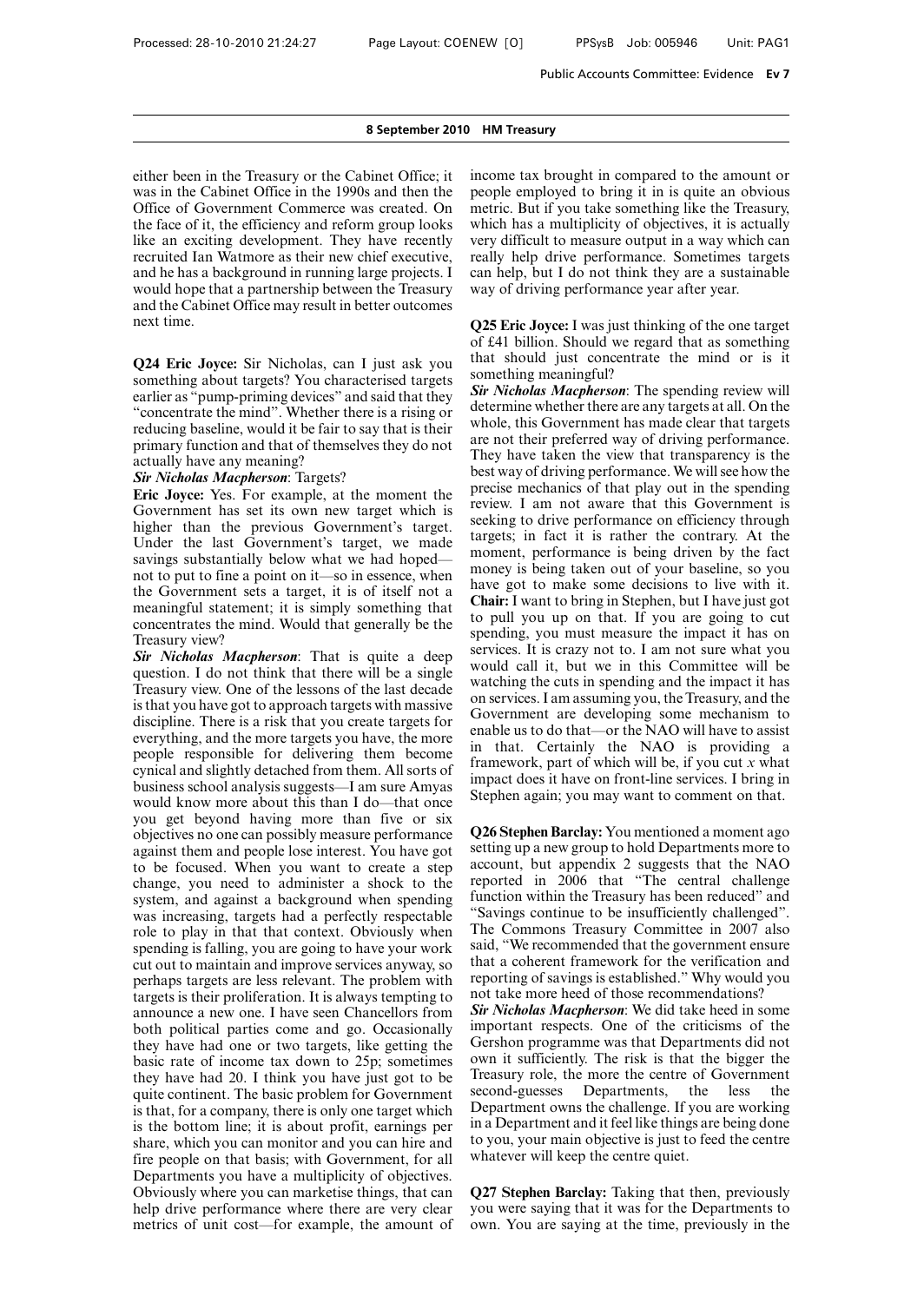last few years, the Departments were owning this, this was part of the objectives for the accounting officer. If you turn to figure 6 and we look at, as was referred to earlier, the Department for Communities and Local Government. If they were owning that, what has happened to the accounting officer for that Department? Have they been promoted to be the top civil servant in Scotland or are they being managed in some way? What I am driving at is: how are they held accountable? How are they owning that target? *Sir Nicholas Macpherson*: As I said earlier, I do not think you should read too much into the DCLG figures. They are reporting with a greater lag because of their responsibility for local government. Let's take in abstract—

**Q28 Stephen Barclay:** Can we take that in specific if we can, because you also said earlier that was actually due to a time lag. If one looks at the element as to whether it is a time lag, in the "Department for Communities and Local Government Core Financial and Performance Tables Report" of July 2010, it says, in explanation of why it has only achieved £40 million of the target of £987 million; in note 2, "There continues to be a considerable risk that the Department will not achieve the planned affordable housing saving", which is the majority one—£734 million of the initial £887 million. It is saying that even in July 2010, not that there was a time lag, but that because of the housing market, it was unlikely to achieve its target and it is reporting at the halfway stage that zero savings had been made. It is further reporting that for the reduction in costs for running the Department, its target was £43 million and it had made zero savings. It is actually saying it is not about a time lag; the Department was not expecting to deliver this.

*Sir Nicholas Macpherson*: If you are asking what does the Treasury do if it feels a Department is underperforming, I would prefer not to get into individual specific cases.

**Q29 Stephen Barclay:** I am trying to understand the element of oversight. Was it that the Department were owning this and did not perform, but they were not held accountable; or that it was a lack of oversight from your central team, and you are saying, "We did not have the central oversight. We ignored the earlier recommendations because we relied on the Department to own it—and they did own it. It is just a time lag in the data, and that is why we are not there."

*Sir Nicholas Macpherson*: I do not accept your premise that we chose to ignore it. Conversations around efficiency tended to take place between individual Treasury spending teams and the Department rather than through some separate central unit. Where the Treasury has concerns about the performance of a Department there are a number of ways of trying to change things. The previous regime had a programme of departmental capability reviews and the Treasury would make it very clear if it did not think much of Department X's finance function or approach to efficiency. If there is a view in Treasury that the permanent secretary or the accounting officer of the Department is failing to promote the efficiency agenda, that will be fed into the—

**Q30 Stephen Barclay:** They are not saying that, are they? They are saying it is out of their control and due to the downturn in the housing market. The irony is that the Governor of the Bank of England was saying on 26 June 2008, in response to a question on this, question HM, "Governor, if you were to sum up how you think the housing market will be in the next 12 to 24 months, what message do you have publically here?" Mr King: "It is very difficult to know, it is very, very hard to judge". What I am driving at is you are setting a target—£734 million of an £887 million target. Subsequently, when that is clearly off track, you are increasing that target by a further £100 million, and you are saying, "There is a time lag, so there is a potential they will deliver that". Yet back in 2008, when this target was being set, the Governor was saying, "We cannot rely on that criteria." So what did you know in the Treasury that the Governor did not know, because clearly this target was only going to be delivered subject to house price movements?

*Sir Nicholas Macpherson*: There is no point in me trying to give you the detail of this particular case because I do not have the information at my fingertips. If you want to understand the background to the target, I would be happy to write to you. $<sup>1</sup>$ </sup>

**Q31 Chair:** Some principal things that are coming out of that. There is a target established by a Department, they then say they cannot reach it, Government increases it and they never get there. Are we writing off the value for money in DCLG under this programme?

*Sir Nicholas Macpherson*: There are two things here. One is, do changing circumstances make you miss targets? Clearly they do. The Treasury used to have a target for fiscal rules and on many bases it missed those by huge amounts. That reflected world factors and no doubt reflected the Treasury, too. Circumstances change. The next issue is: what determines changes in a target? If you are saying that you think the Treasury made a fundamentally wrong judgment in changing a target given the circumstances, I would happily come back to you to explain.

**Q32 Chair:** Have you written this off?

*Sir Nicholas Macpherson*: I have not got sufficient detail in front of me to tell the answer to that question.

**Q33 Stephen Barclay:** I was merely asking whether it was a lack of oversight from the Treasury that is at the root of the issue; whether it is that the target was never realistically achievable or within the gift of the Department because they were reliant on other factors; or whether it is actually the fact—you were the one that used the phrase, "We are ensuring that

 $1$  Ev 12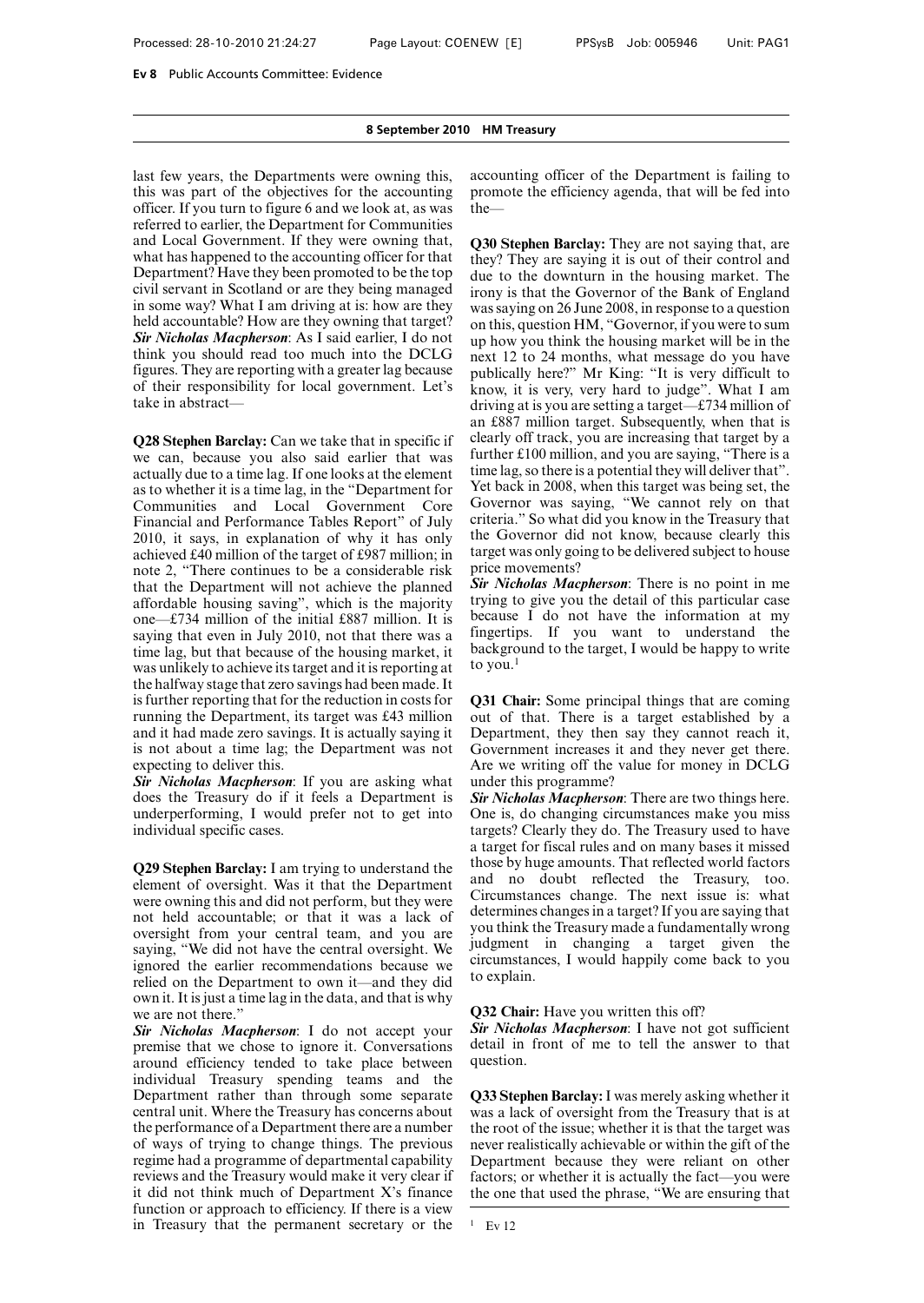senior management own the objectives"—that the person that was owning them has just been promoted. I am trying to establish where responsibility lies. Even the £40 million that they do report as savings is relating to the Fire and Rescue Service, and the NAO have produced Report 285, which is pretty damning and flags that the whole board of Firebuy Limited has just been fired; that the Department established an arm's-length body which was flawed; the procurement was unnecessary and expensive—it goes on and on. People can read it for themselves—it is set out in paragraphs four, five and six. And that is the only £40 million that is reported at the half way stage. Clearly something has gone wrong either with the setting of the target, with your oversight, or with their delivery, and it seems a little unclear to me where responsibility sits.

*Sir Nicholas Macpherson*: As I said, I would be very happy to come back to you with a considered answer to that question.

**Q34 Matthew Hancock:** I want to talk about the future because we have heard and read the Report about how you improved between Gershon and the CSR07. We have also heard about some very clear flaws in the CSR07 plan and how it was delivered; they are in the Report too. I think what most of us are worried about is the future and the fact that we are about to go into an absolute corker of a spending review. There are two questions I want to ask. The first is that you have talked about the Treasury getting into every nook and cranny versus letting the Departments do it for themselves, which could be the command and control against an incentivebased structure. You said you had made a bit of a change from Gershon to CSR07 on that. How much of a change have you made in terms of the next one and do you think that will work?

*Sir Nicholas Macpherson*: I think where we are heading goes with the grain of evolution. First moving to a more transparent framework, in terms of trying to publish more information both on inputs and also, I would assume, outputs, is going to create stronger accountability. This has been already seen in a number of areas and some of which goes back to the previous Government—simple things like publishing people's salaries and their expenses and so on doesn't half concentrate minds. I recognise that can cause problems, but transparency actually encourages better decision making, so there's that.

**Q35 Matthew Hancock:** What do you mean by, "there's that"? That is a change? How much of a change and will it help?

*Sir Nicholas Macpherson*: I think it will. The critical thing on this is to get the balance right. It is how you translate data into information or information into data—I cannot remember which way round it is. It is trying to come up with some metrics that actually bite—that's the first thing. There are some things which enable comparison across Departments and programmes—common metrics on how big is the HR function, in proportion to the unit of delivery, how big is finance division and so on. Then there are things which give you assurance around efficiency—

that is going to be important. I think the incentive regime is about what actually motivates people to drive efficiency through? Pay incentives play some role, but quite frankly there is not going to be that much pay around, so I think we have got to try and develop a structure that rewards people who are doing the right thing and freeing up resources. I think the most rewarding thing for many public servants is being able to free up resource to spend on things which management within the organisation and the people who work there think are priorities. The third thing comes back to the efficiency and reform group, which I think is important. There are some things which you should just devolve. I do not think central Government should be seeking to influence how schools spend their money. Even if the central Government is right, by the time it had passed a message through various intermediate stages, the world would have moved on. You cannot just run things from the heart of Whitehall. But there are some things that should be run very tightly from the centre, so you can mandate things like procurement of commodity bulk goods. You can lay down the law on recruitment freezes in the civil service; you can look at IT projects in the round. This was my point earlier: the centre can only do that if it has a credible group doing it. I think historically Treasury, when it has got a clear spending constraint to impose, is pretty good at controlling spending. What Treasury is less good at doing is credibly telling people how to procure goods. Historically when the Treasury had an internal procurement unit it was regarded as pretty second-rate. The challenge of the role of the centre is to create a centre of expertise which can genuinely add value and where the centre can make a difference. Again, I am not claiming that the world changed overnight following the election—under the previous Government the Office of Government Commerce was an important step forward in managing procurement, projects, property and so on—but I think the group which has been set up in the Cabinet Office takes that one step further. In the fullness of time, when I am called back to account for performance on efficiency I would hope that you would call me and Ian Watmore, because I think the Treasury and the Cabinet Office working in partnership are a lot stronger than when they are working on their own.

**Q36 Matthew Hancock:** Is what you have described is what we have read about as the tight-loose approach to the centre's control?

*Sir Nicholas Macpherson*: It is. I think it is known in the trade as tight-loose. It is not an expression I find trips off the tongue, but I understand why people find it attractive.

**Q37 Matthew Hancock:** The second question I want to ask is why so many things went wrong, no matter what the direction of travel. You have accepted the 18%, where the Treasury did not seem to know where the money went, and some of the other examples that we have been talking about. Why did it go wrong and why could only £15 billion savings after two years be identified, even on the Departments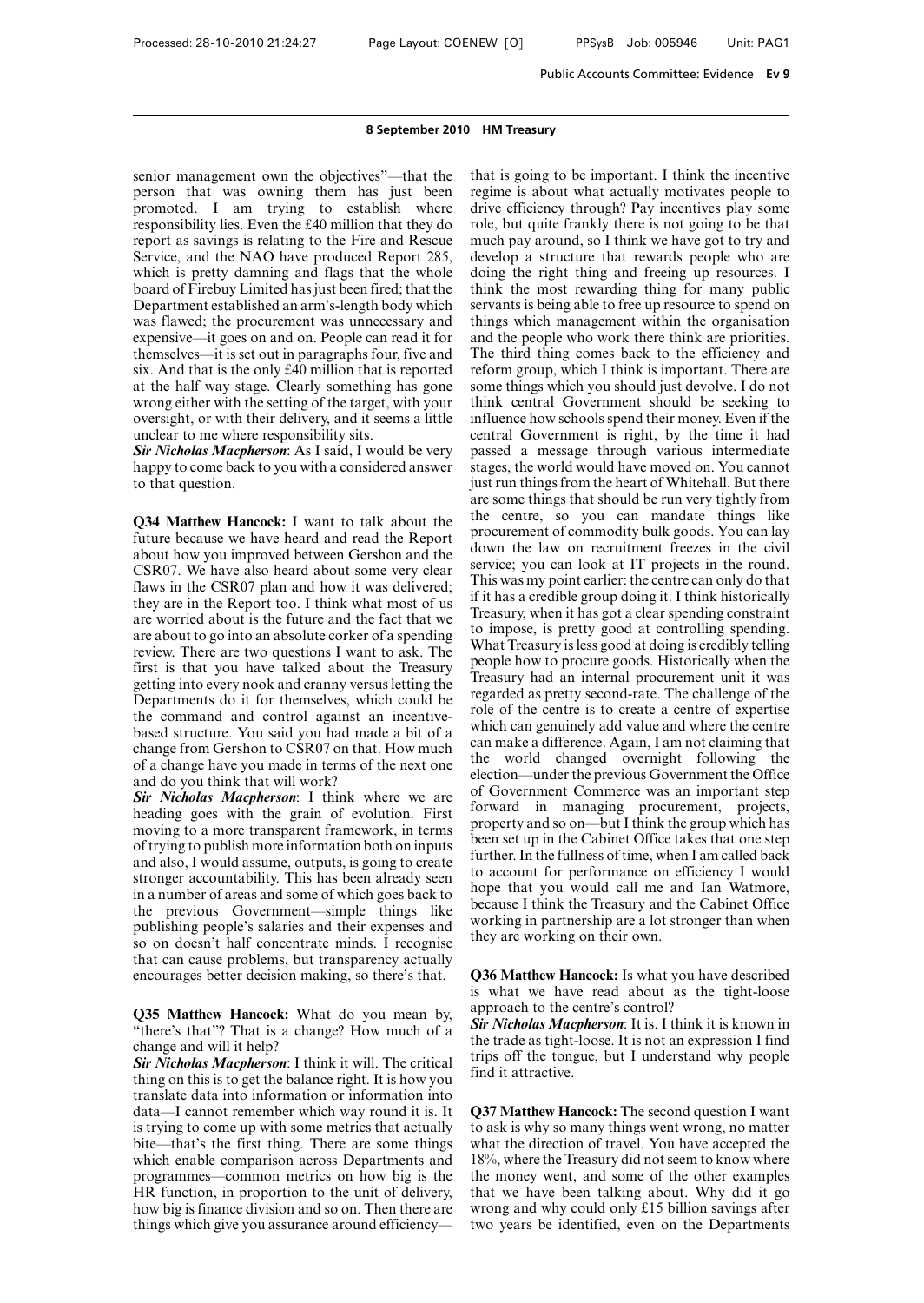basis? Is that because there was not the will to it? Is it because the number had been plucked out of the air without any thought about how to get to it? Why did it go wrong and why have we got such a negative Report on the £35 billion attempted savings?

*Sir Nicholas Macpherson*: I do not accept it is a totally negative Report. I think there are some positives and there are some negatives in it. What you are asking is why is there—

**Matthew Hancock:** Yes, because if we are going to improve in the future we need to understand why it went wrong in the past. *Sir Nicholas Macpherson*: I think for both Treasury and Departments—again Chairman I do not want you walking away from this meeting saying that Treasury is blaming Departments and abdicating responsibility, I think we are all responsible—this has been, in a sense, a journey. Coming back to things like financial management which are absolutely critical to this, I think we have made progress on financial management but there is a hell of a lot still to go. I was mentioning earlier that we have got more professionalism, but the data underpinning a lot of the financial systems is still not nearly good enough. One of the things which this Report highlights, and actually comes out in a lot of other Reports the NAO have been doing that will be relevant, such as structured cost reduction, is that we need to achieve far better data and have far stronger financial systems. There is an agenda to improve that.

**Q38 Ian Swales:** I have a specific question: to what extent have external consultants been involved in all of this programme, both in the Treasury and in the Departments?

*Sir Nicholas Macpherson*: I think they have been involved, but with the passage of time, we are trying to do rather more of it ourselves. Consultants can only take you so far, and it is very important that you should really employ consultants only where it is genuinely cheaper to bring people in on a temporary basis to help you with something, then seek to build up that capacity in house. To use the example that I have used in this Committee before, on the whole, if I need legal advice—if I am taking over a bank there is no point in having in-house investment bank capacity in the Treasury; you want to buy that in, and that makes sense. It may give rise to a large cost. But I think consultants can give you some assistance. If this programme is going to deliver on efficiency, it has got to be embedded in the civil service. You cannot just buy in financial management; it has to be owned by the board of the Department.

**Q39 Ian Swales:** Sorry can I just do a supplementary on that? Have you got the balance right? Have you got the people who are actually coming in and asking the difficult questions? A lot of people say you should not have consultants, but actually there is a reason why they exist, and is because often because people do not ask themselves the difficult questions. Have you got the balance right?

*Sir Nicholas Macpherson*: I think the balance is broadly right, but it is very difficult to get wholly right. For example, at the moment there is a notion

that targets help create ambition; there has been a presumption you do not employ consultants at the moment to try and get a step reduction in costs. I think it is a good thing to do but I would hope, in the medium term, Departments could be trusted to allocate their budgets in a way which is sensible. The centre can have a role in utilising consultants as necessary and I remember the original Gershon review was supported by a mixed team at the Treasury under a guy called Paul Kirby, who I think had been at the Audit Commission and then moved to KPMG. You can have a bit of mixed economy sometimes; you do need access to new ideas.

**Q40 Amyas Morse:** You are talking about the way ahead. I wanted to see if I had understood this properly, so forgive me for intervening. I get the impression, when you are talking about CSR07 as being adjusted, so I am seeing the mechanism as the total amount of affordable CSR which will deliver the target, and that is how much CSR will be allocated to the Departments, so they will get a reduced CSR and then it will be up to them to demonstrate how they are going to deliver the services in that more constrained budget. Is that the basic mechanism?

**Chair:** A yes or no to that, as I am then going to take you on to Nick.

**Amyas Morse:**I am just trying to be clear, is that how it is going to work?

*Sir Nicholas Macpherson*: Broadly, yes.

**Q41 Nick Smith:** Two quick questions from me. On page 29 of the NAO Report, they say comparable cost reduction programmes in other countries have been planned over a longer time period and could lead to bigger savings. I say that knowing that we have been asked to make larger savings than last time in a shorter time period. Secondly, how can you make sure that, in the future, Department reports on savings stand up to external scrutiny? This comes back to the point that Stephen was making about the housing element of the CLG Department Report. These Reports really have to be open to scrutiny; how are you going to make sure that happens in the future?

*Sir Nicholas Macpherson*: On your first point on international programmes, there are lessons that we can learn from them and there has been a lot of interest across Government in what has happened in Canada. To put it in perspective, I think the scale of the programmes which have been pursued in Britain are altogether greater than in Canada and France. I know this Committee rightly wants to focus on where we can improve and has argued that we are all pretty useless, but in terms of international practice, Britain is usually seen as being up there as the most innovative, and people come here to ask us how we run these programmes. I do not want to overdo that, but I do not think there is a massive amount we can learn from these other countries. Interestingly, if you talk to people who actually work in Canada—this picks up with some of the earlier points—there is a general sense that most of the problems were just devolved to the provinces. Central Government cut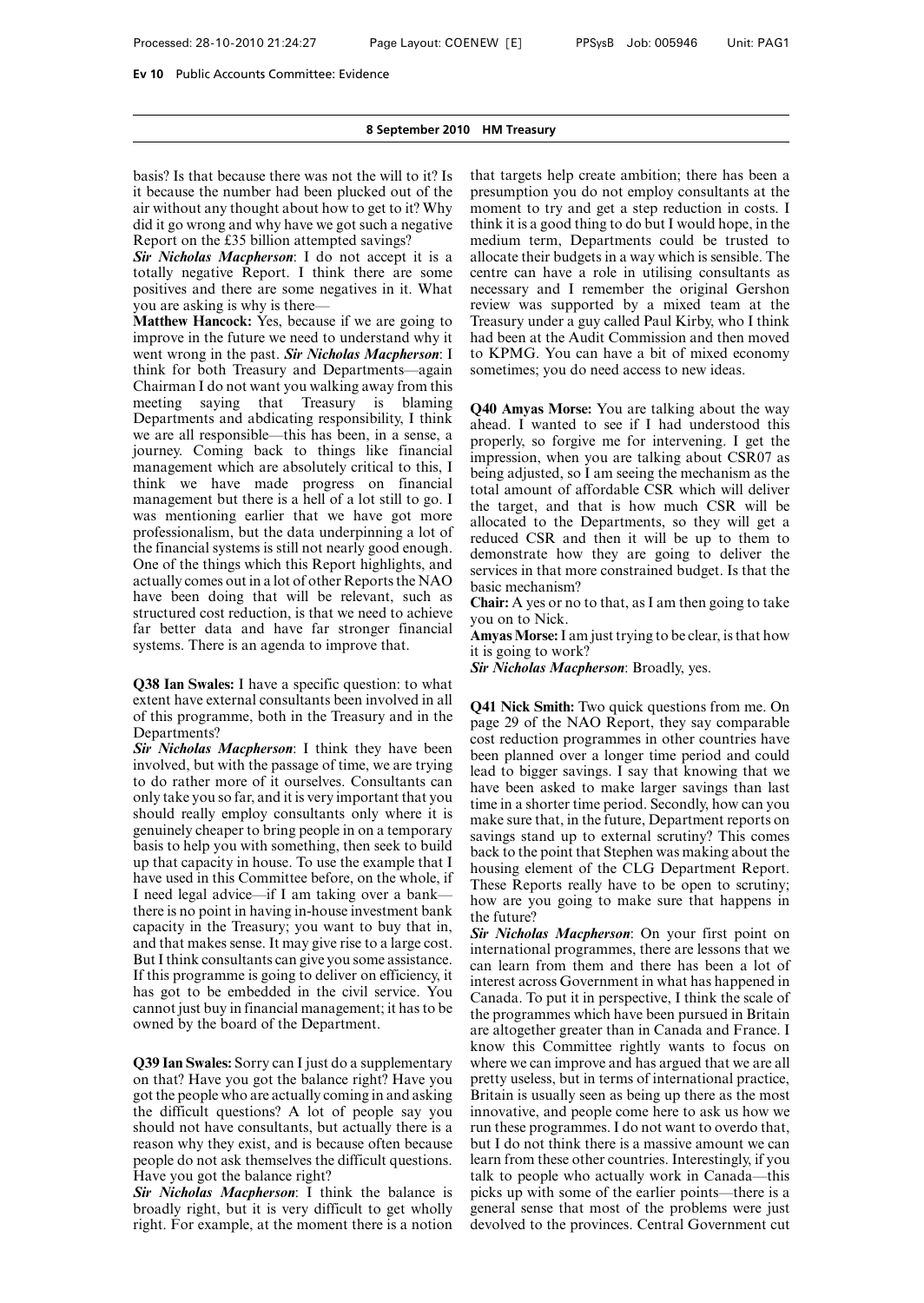programmes, cut grants and then retreated from the field. Your second point, on the precise framework—

**Q42 Nick Smith:** Just going back to your first answer, you do not think that longer time frames are useful and it is different in other places too?

*Sir Nicholas Macpherson*: I think it is important to have a long-term framework as well as a short-term one. There is no point deferring your difficult decisions to 10 years' time; but equally, as noted in the Report, you want to create an environment where people will take decisions which deliver savings not just in the short term, but will make real structural change, which may have a bigger pay-off down the line. I think the Report overdoes this. Anybody who worked in Whitehall in the last few years knew that resources would be hard to find. That is not a political point—whoever won the election, we were heading for a pretty tough spending review and Alistair Darling acknowledged that as much as the current Chancellor. I think in the back of all our minds, we have all known that we have got to take those long-term decisions. To pick up on your point, the benefit of long-term programmes is that you are more likely to have more coherence, and it does take time to embed things in Whitehall, and it is always tempting to change programmes too often, too quickly. Wherever we move to next, I hope that it will be a framework that stands the test of time because that is what actually strengthens financial management and the approach to efficiency.

**Q43 Mrs McGuire:** Thank you. I feel we have meandered round the Treasury and what I have not got a sense of is what lessons you have taken out of this value for money Report as to how you are going to manage the next period, which as you have said and which we all understand, will be a less benign financial structure for the delivery of services. Given the fact you have said that there is now more professionalism in the Treasury—I think there is a question about where we recruit Treasury officials and whether they should be civil servants or come from other backgrounds—what are you doing now to look at value for money within a less benign financial situation than the one that you have found yourselves in and that has provoked this quite critical Report?

*Sir Nicholas Macpherson*: I think we are doing a number of things. The spending review process itself will tend to improve value for money. The spending review is the context where the big decisions on allocative efficiency take place. Inevitably, Government will pull out of some areas as a result of the spending review. The challenge is to pull out of the right areas. That is the first fundamental point in terms of this agenda. The second point then is about how we monitor efficiency in the coming years. Now, to pick up on what I think was Mr Bacon's earlier point, I am far more confident that it will be possible to monitor efficiency against accounts and the published baselines—indeed we are keen to learn lessons from this Report in doing that. The

fundamental point is one which I suppose I keep trying to make but I do not think I have managed to communicate very well. Let's take the example of the Treasury. If the Treasury's resource was cut by a third and if over the next three years, through public performance indicators, I can prove that the Treasury has at least maintained its performance, that the public finances are on track, public spending is under control and the banking system is generally working, I think it is reasonable to argue that with a 33% cut, we may have made a 33% efficiency gain.

**Q44 Mrs McGuire:** Can I just come in? I think we are actually getting the two things confused here. Value for money is not necessarily about political decisions to cut certain programmes which may in themselves be valuable. I feel that there is a bit of wool being dragged across the discussion, or a red herring, whatever analogy you want to use here. There are decisions that are made in the political context of a Government and there is value for money and I do not frankly think the two are interchangeable.

*Sir Nicholas Macpherson*: They may not be interchangeable but they relate to each other. I think there is something—

**Q45 Mrs McGuire:**I think there is a relationship, but with the greatest respect, I fear you are trying to relate the two in a way that does not address some of the issues raised in the value for money Report.

*Sir Nicholas Macpherson*: Can I take one very simple example of why I think this relevant. I take your point that it is alongside value for money. Let's take the allocation of money for capital projects; if the Treasury could take every single capital project which Departments are bidding for in the spending round and work out what the rate of return on that project is and then rank all those projects, then there will be greater efficiency in terms of the allocation of capital than there would be if the Treasury did not make those calculations and just handed out those resources on the principle of political strength. I do think allocation of resource matters, and I accept that is something which is intensely political and should not be a matter for officials. Officials should inform that debate; Ministers have got to decide how resources are allocated, but I do not want to lose sight of it because allocative efficiency is part of value for money. The National Audit Office makes clear that this programme did provide for getting out of low-priority areas. Sometimes you are doing some activity and you realise you are only doing it because a decision was made 10 years ago that this was quite important, but the world has moved on and you no longer need, in the case of the Treasury, to have a very large overseas aid team. Having said that, I do recognise that a lot of these things around value for money and efficiency are not political decisions; they are about the quality of management and leadership in the Department, the quality of decision making, financial management and procurement and so on. That has got absolutely nothing to do with politics. Whoever the Government is you want to see those things done well.